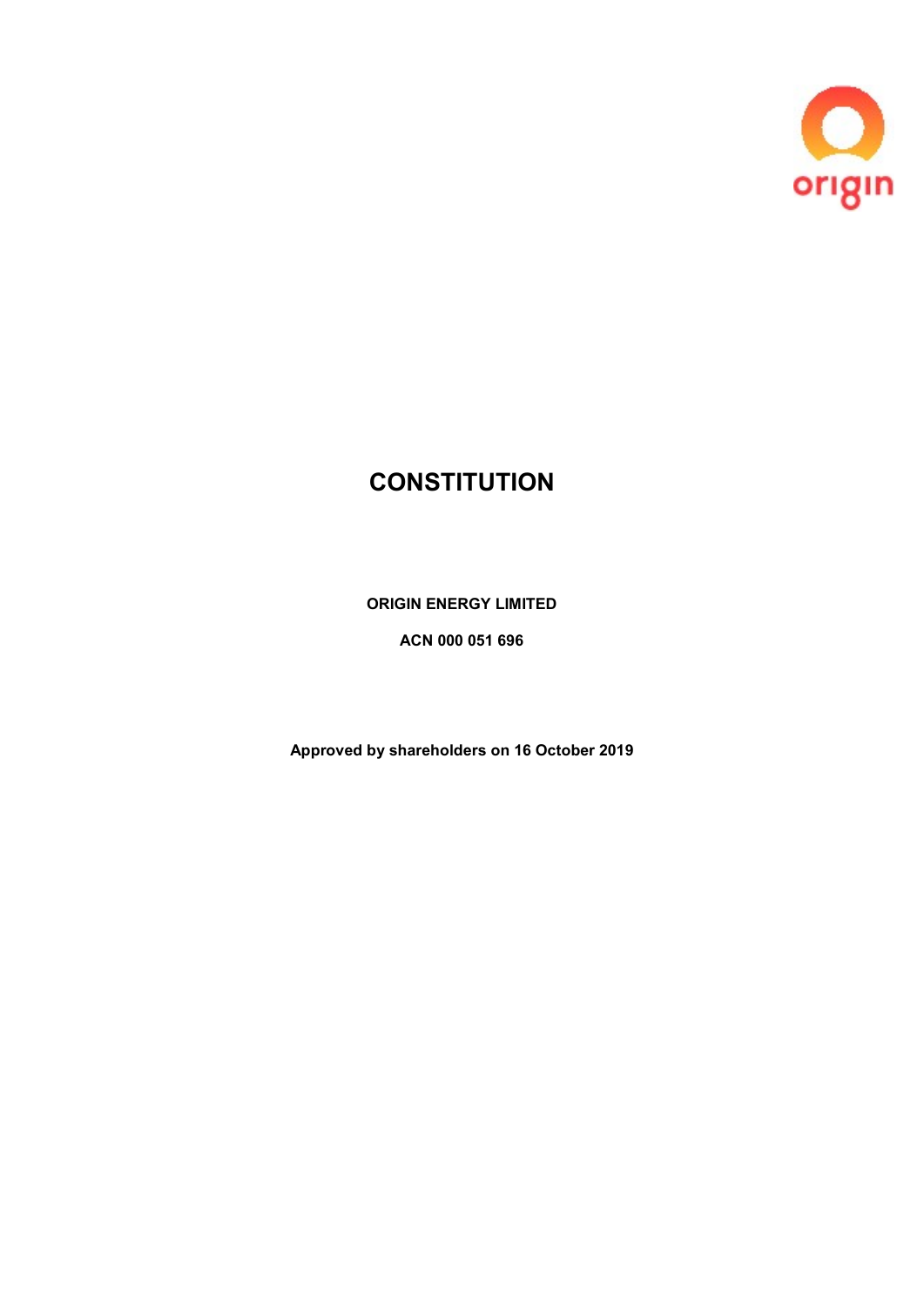## TABLE OF CONTENTS

| 1              | Preliminary                                      | 1        |
|----------------|--------------------------------------------------|----------|
| 1.1<br>1.2     | Definitions<br>Interpretation                    | 1<br>2   |
| 1.3<br>1.4     | Table A and Replaceable Rules<br>Currency        | 3<br>3   |
| 1.5            | <b>Transitional provisions</b>                   | 3        |
| $\mathbf{2}$   | <b>Share capital</b>                             | 3        |
| 2.1            | Issue of shares                                  | 3        |
| 2.2<br>2.3     | Preference shares<br>Alteration of share capital | 3<br>4   |
| 2.4            | Conversion or reclassification of shares         | 5        |
| 2.5            | Variation of class rights                        | 5        |
| 2.6            | Joint holders of shares                          | 5        |
| 2.7            | Recognition of equitable interests               | 5        |
| 2.8            | <b>Restricted securities</b>                     | 6        |
| 3              | <b>Calls on shares</b>                           | 6        |
| 3.1            | Power to make calls                              | 6        |
| 3.2<br>3.3     | Notice of calls<br>Interest on unpaid amounts    | 6<br>6   |
| 3.4            | Prepayment of calls and interest                 | 7        |
| 3.5            | Proceedings to recover calls                     | 7        |
| 4              | <b>Forfeiture, Liens and Surrender</b>           | 7        |
| 4.1            | Liability to forfeiture                          | 7        |
| 4.2            | Power to forfeit                                 | 7        |
| 4.3            | Notice of forfeiture                             | 8        |
| 4.4<br>4.5     | Consequences of forfeiture<br>Lien on shares     | 8<br>8   |
| 4.6            | Surrender of shares                              | 9        |
| 4.7            | Sale of shares by the Company                    | 9        |
| 4.8            | Members' indemnity                               | 9        |
| 5              | <b>Dividends and Profits</b>                     | 9        |
| 5.1            | Determination and calculation of dividends       | 9        |
| 5.2            | Payment and crediting of dividends               | 10       |
| 5.3<br>5.4     | Unclaimed dividends<br>Capitalising profits      | 11<br>11 |
| 5.5            | Ancillary powers                                 | 12       |
| 5.6            | Reserves and profits carried forward             | 12       |
| 5.7            | Dividend reinvestment plans                      | 12       |
| 6              | <b>Transfer and Transmission</b>                 | 12       |
| 6.1            | <b>Transferring shares</b>                       | 12       |
| 6.2            | Power to refuse to register transfers            | 13       |
| 6.3            | Transmission of shares                           | 13       |
| $\overline{7}$ | <b>Sale of Small Holdings</b>                    | 13       |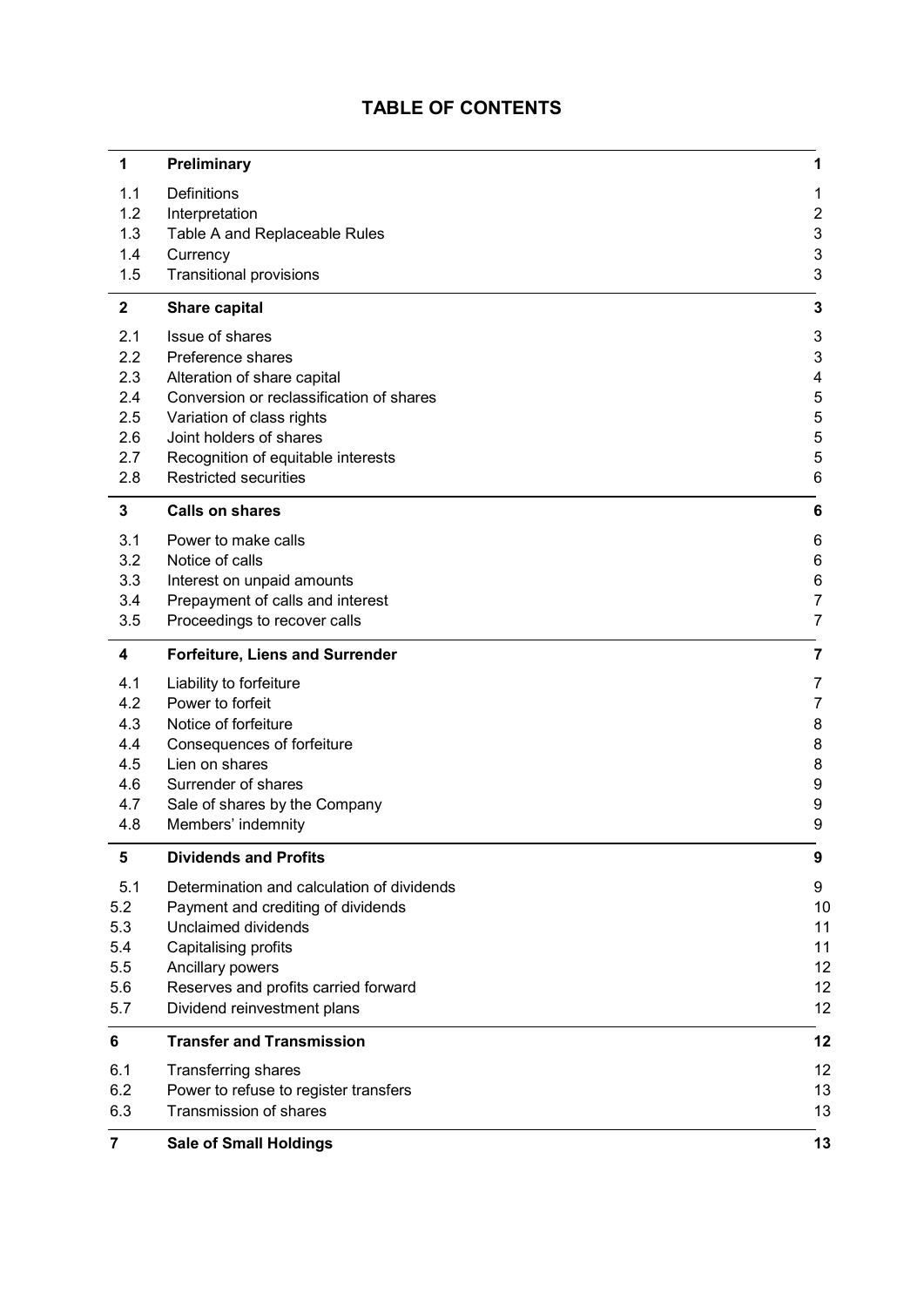| 8            | <b>General Meetings</b>                                                      | 15       |
|--------------|------------------------------------------------------------------------------|----------|
| 8.1          | Calling general meetings                                                     | 15       |
| 8.2          | Cancellation and postponement                                                | 15       |
| 8.3          | Notice of general meetings                                                   | 15       |
| 8.4          | Quorum at general meetings                                                   | 15       |
| 8.5          | Chairman of general meetings                                                 | 16       |
| 8.6          | Conduct of general meetings                                                  | 16       |
| 8.7          | Suspensions and adjournments                                                 | 17       |
| 8.8          | Voting rights                                                                | 17       |
| 8.9          | Decisions at general meetings                                                | 18       |
| 8.10         | Representation at general meetings                                           | 19       |
| 9            | <b>Directors</b>                                                             | 20       |
| 9.1          | Appointment                                                                  | 20       |
| 9.2          | Retirement and election                                                      | 20       |
| 9.3          | Eligibility for election                                                     | 20       |
| 9.4          | Director need not be a member                                                | 21       |
| 9.5          | Vacating office                                                              | 21       |
| 9.6          | Remuneration                                                                 | 21       |
| 9.7          | Interested directors                                                         | 22       |
| 9.8          | Powers and duties                                                            | 22       |
| 9.9          | Committees and delegates                                                     | 23       |
| 9.10         | Meetings of directors                                                        | 23       |
| 9.11         | Calling meetings of directors                                                | 23       |
| 9.12<br>9.13 | Notice of meetings of directors                                              | 24<br>24 |
| 9.14         | Quorum at meetings of directors<br>Chairman and deputy chairman of directors | 24       |
| 9.15         | Decisions of directors                                                       | 24       |
| 9.16         | Written resolutions                                                          | 25       |
| 9.17         | Alternate directors                                                          | 25       |
| 9.18         | Validity of acts                                                             | 26       |
| 10           | <b>Executive Officers</b>                                                    | 26       |
| 10.1         | Managing directors and executive directors                                   | 26       |
| 10.2         | Secretary                                                                    | 26       |
| 10.3         | <b>Executive Officers</b>                                                    | 26       |
| 11           |                                                                              |          |
| 11.1         | Indemnity, insurance and access                                              | 27<br>27 |
| 11.2         | Persons to whom rules 11.2 and 11.3 apply<br>Indemnity                       | 27       |
| 11.3         | Insurance                                                                    | 27       |
| 11.4         | Access                                                                       | 27       |
|              |                                                                              |          |
| 12           | <b>Winding up</b>                                                            | 28       |
| 12.1         | Distributing surplus                                                         | 28       |
| 12.2         | Dividing property                                                            | 28       |
| 13           | <b>Seals</b>                                                                 | 28       |
| 14           | <b>Notices</b>                                                               | 29       |
| 14.1         | Notices by the Company to members                                            | 29       |
| 14.2         | Notice to the Company                                                        | 29       |
| 14.3         | Time of service                                                              | 29       |
| 15           | <b>Proportional Takeover Bids</b>                                            | 30       |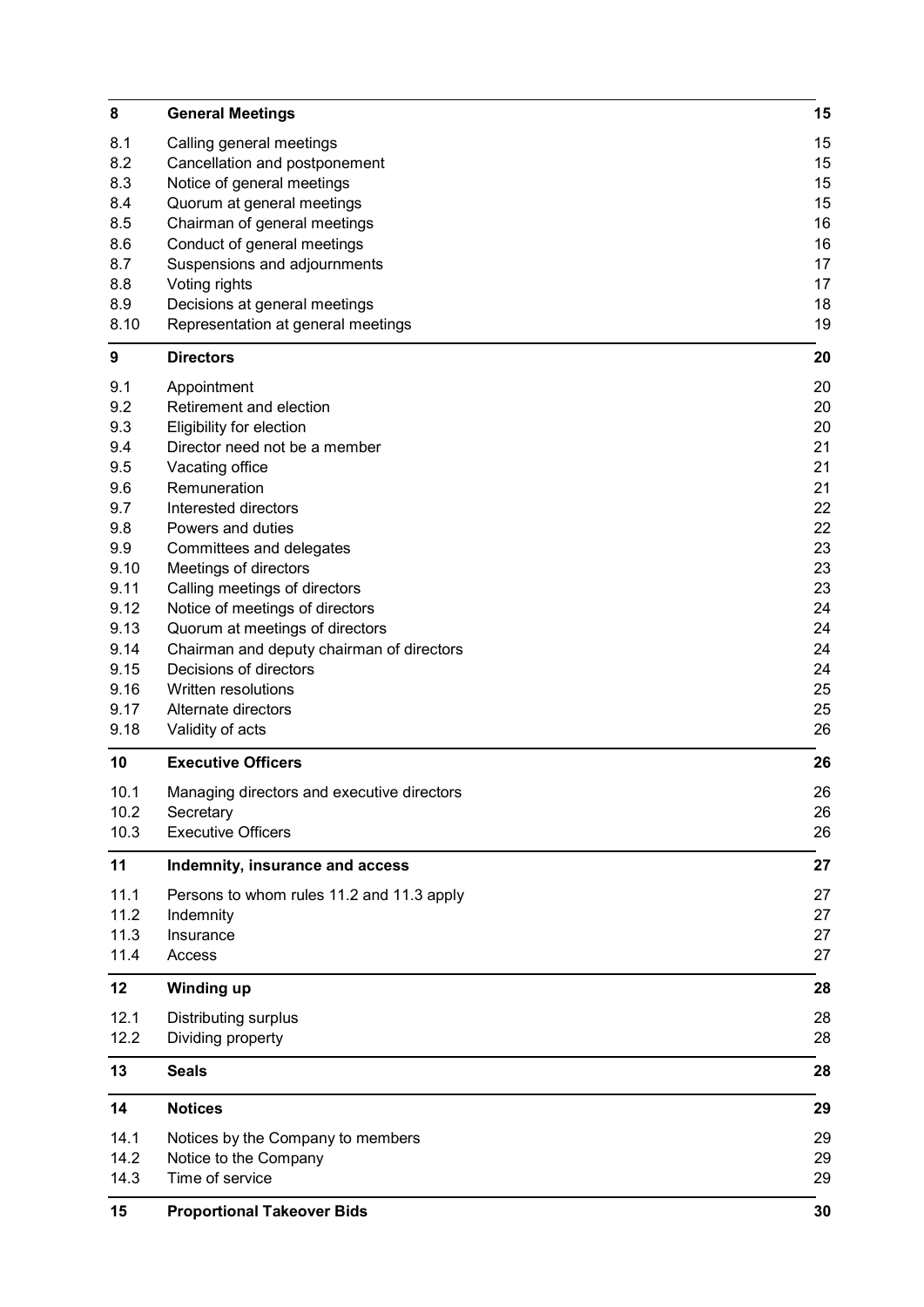## **CONSTITUTION**

## ORIGIN ENERGY LIMITED

| Preliminary<br>1                                |                                                                                                                                                                                                                                                                                                  |  |  |
|-------------------------------------------------|--------------------------------------------------------------------------------------------------------------------------------------------------------------------------------------------------------------------------------------------------------------------------------------------------|--|--|
| <b>Definitions</b><br>1.1                       |                                                                                                                                                                                                                                                                                                  |  |  |
| Term                                            | <b>Meaning</b>                                                                                                                                                                                                                                                                                   |  |  |
| Act                                             | Corporations Act 2001 (Cth).                                                                                                                                                                                                                                                                     |  |  |
| <b>AGM</b>                                      | an annual general meeting of the Company that the Act requires to<br>be held.                                                                                                                                                                                                                    |  |  |
| <b>ASX Settlement</b><br><b>Operating Rules</b> | the operating rules of ASX Settlement and Transfer Corporation Pty<br>Limited (ACN 008 504 532) and, to the extent that they are<br>applicable, the operating rules of the Exchange and the operating<br>rules of Australian Clearing House Pty Limited (ACN 001 314 503).                       |  |  |
| <b>Business Day</b>                             | has the meaning given to that term in the Listing Rules.                                                                                                                                                                                                                                         |  |  |
| Company                                         | Origin Energy Limited (ACN 000 051 696).                                                                                                                                                                                                                                                         |  |  |
| <b>Exchange</b>                                 | ASX Limited (ACN 008 624 691) or such other body corporate that<br>is declared by the directors to be the Company's primary stock<br>exchange for the purposes of this definition.                                                                                                               |  |  |
| <b>Liabilities</b>                              | includes losses, liabilities, costs, charges and expenses of any kind<br>including, in particular, legal costs incurred in defending any<br>proceedings (whether criminal, civil, administrative or judicial) or<br>appearing before any court, tribunal, government authority or other<br>body. |  |  |
| <b>Listing Rules</b>                            | the listing rules of the Exchange as they apply to the Company.                                                                                                                                                                                                                                  |  |  |
| member present                                  | (a)<br>a member present in person;                                                                                                                                                                                                                                                               |  |  |
|                                                 | (b)<br>a member present by proxy, attorney or Representative; or                                                                                                                                                                                                                                 |  |  |
|                                                 | (c)<br>except in any rule which specifies a quorum, a member who<br>has duly lodged a valid direct vote in relation to the general<br>meeting under rule 8.8(b).                                                                                                                                 |  |  |
| <b>Proper ASTC</b><br><b>Transfer</b>           | has the meaning given to that term in the Corporations Regulations<br>2001 (Cth).                                                                                                                                                                                                                |  |  |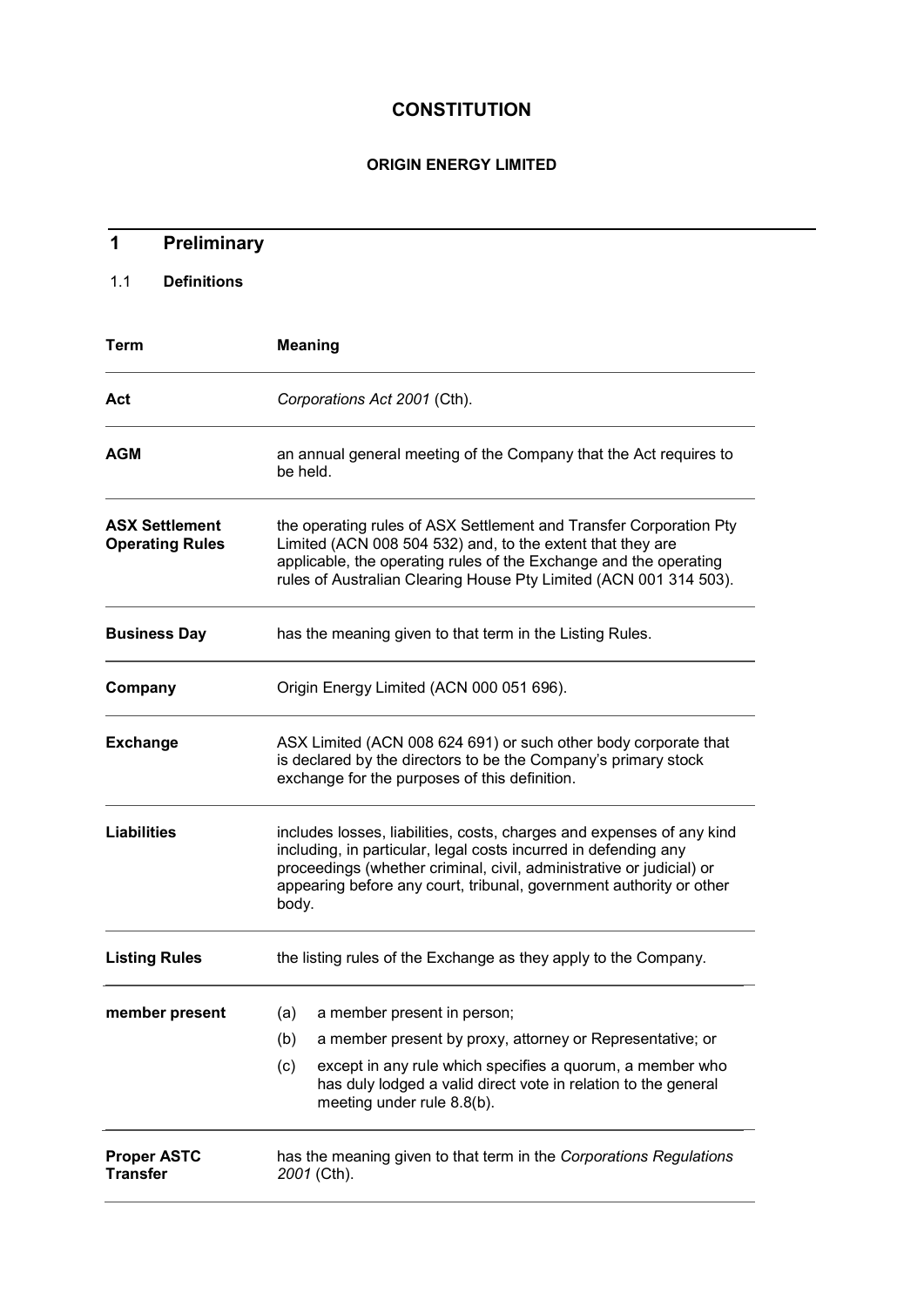| Term                      | <b>Meaning</b>                                                                                                                                                                                                                                    |                                                                                                                                                                                                                                                     |  |  |
|---------------------------|---------------------------------------------------------------------------------------------------------------------------------------------------------------------------------------------------------------------------------------------------|-----------------------------------------------------------------------------------------------------------------------------------------------------------------------------------------------------------------------------------------------------|--|--|
| <b>Record Time</b>        | (a)                                                                                                                                                                                                                                               | in the case of a meeting for which the caller of the meeting<br>has decided, under the Act, that shares are to be taken to be<br>held by the persons who held them at a specified time before<br>the meeting, that time; and                        |  |  |
|                           | (b)                                                                                                                                                                                                                                               | in any other case, the time of the relevant meeting.                                                                                                                                                                                                |  |  |
| Representative            | in relation to a member which is a body corporate and in relation to<br>a meeting means a person authorised in accordance with the Act<br>(or a corresponding previous law) by the body corporate to act as its<br>representative at the meeting. |                                                                                                                                                                                                                                                     |  |  |
| <b>Seal</b>               |                                                                                                                                                                                                                                                   | any common seal of the Company.                                                                                                                                                                                                                     |  |  |
| <b>Securities</b>         | includes shares, rights to shares, options to acquire shares and<br>other securities with rights of conversion to equity.                                                                                                                         |                                                                                                                                                                                                                                                     |  |  |
| <b>Transmission Event</b> | (a)                                                                                                                                                                                                                                               | for a member who is an individual, the member's death, the<br>member's bankruptcy or the member becoming of unsound<br>mind or a person who, or whose estate, is liable to be dealt<br>with in any way under the law relating to mental health; and |  |  |
|                           | (b)                                                                                                                                                                                                                                               | for a member who is a body corporate, the dissolution of the<br>member or the succession by another body corporate to the<br>assets and liabilities of the member.                                                                                  |  |  |

## 1.2 Interpretation

- (a) The following rules of interpretation apply unless any contrary intention appears in this Constitution or the context requires otherwise:
	- (i) the singular includes the plural and conversely;
	- (ii) where a word or phrase is defined, its other grammatical forms have a corresponding meaning;
	- (iii) a word or phrase given a meaning in the Act has the same meaning in this Constitution;
	- (iv) a reference to a statute or regulation, or to any provision of them includes any modification or re-enactment of it; and
	- (v) a reference to the Listing Rules or the ASX Settlement Operating Rules includes any variation, consolidation or replacement of those rules and is taken to be subject to any waiver or exemption.
- (b) Headings and bold type used in this Constitution are only for convenience and do not affect the meaning of this Constitution.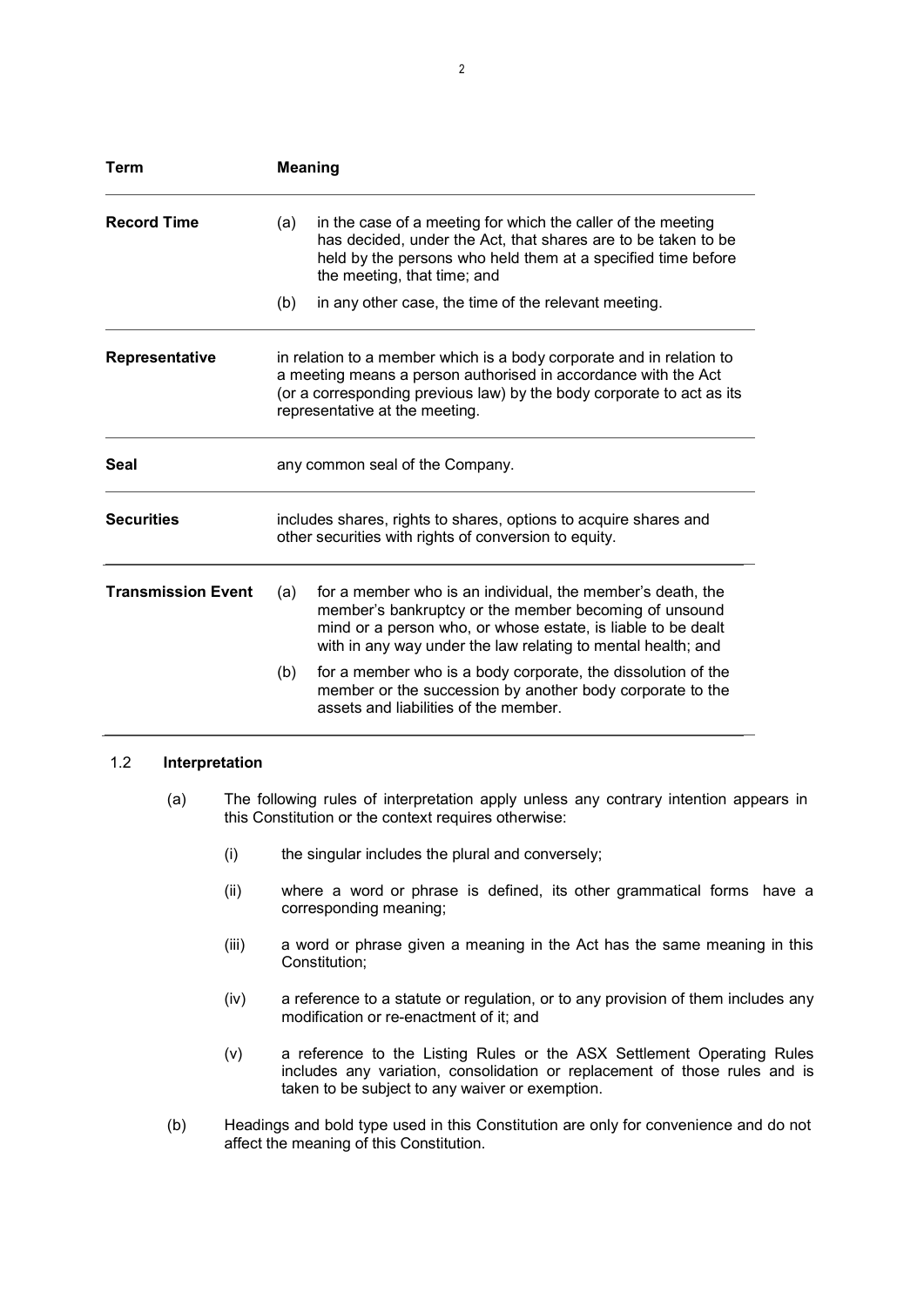#### 1.3 Table A and Replaceable Rules

The rules that apply as replaceable rules to companies under the Act and the regulations in Table A in the legislation under which the Company was formed do not apply to the Company.

## 1.4 Currency

Any amount payable in respect of a share may be made in Australian dollars or any other currency determined by the directors in their discretion. If a payment is made in a currency other than Australian dollars, the directors determine the appropriate exchange rate and the time of calculation of the amount payable in the relevant currency.

#### 1.5 Transitional provisions

This Constitution must be interpreted in such a way that:

- (a) every director, managing director and secretary in office in that capacity immediately before this Constitution is adopted continues in office subject to, and is taken to have been appointed or elected under, this Constitution;
- (b) any register maintained by the Company immediately before this Constitution is adopted is taken to be a register maintained under this Constitution;
- (c) any seal adopted by the Company immediately before this Constitution is adopted is taken to be a seal which the Company has under a relevant authority given by this Constitution;
- (d) unless a contrary intention appears in this Constitution, all persons, things, agreements and circumstances appointed, approved or created by or under the Constitution of the Company in force before this Constitution is adopted, continue to have the same status, operation and effect after this Constitution is adopted; and
- (e) except where expressly stated to the contrary, the adoption of this Constitution does not alter the rights attaching to any class of shares which exist at the date this Constitution is adopted.

## 2 Share capital

## 2.1 Issue of shares

Subject to this Constitution, the directors may issue, allot or grant options for, or otherwise dispose of, shares in the Company and may decide the following:

- (a) the persons to whom shares are issued or options are granted;
- (b) the terms on which shares are issued or options are granted; and
- (c) the rights and restrictions attached to those shares or options.

## 2.2 Preference shares

- (a) The Company may issue preference shares including preference shares which are, or at the option of either or both the Company and the holder are, liable to be redeemed or convertible into ordinary shares.
- (b) Each preference share confers a right on the holder to receive a preferential dividend, in priority to the payment of any dividend on the ordinary shares, at the rate and on the basis decided by the directors at the time of issue.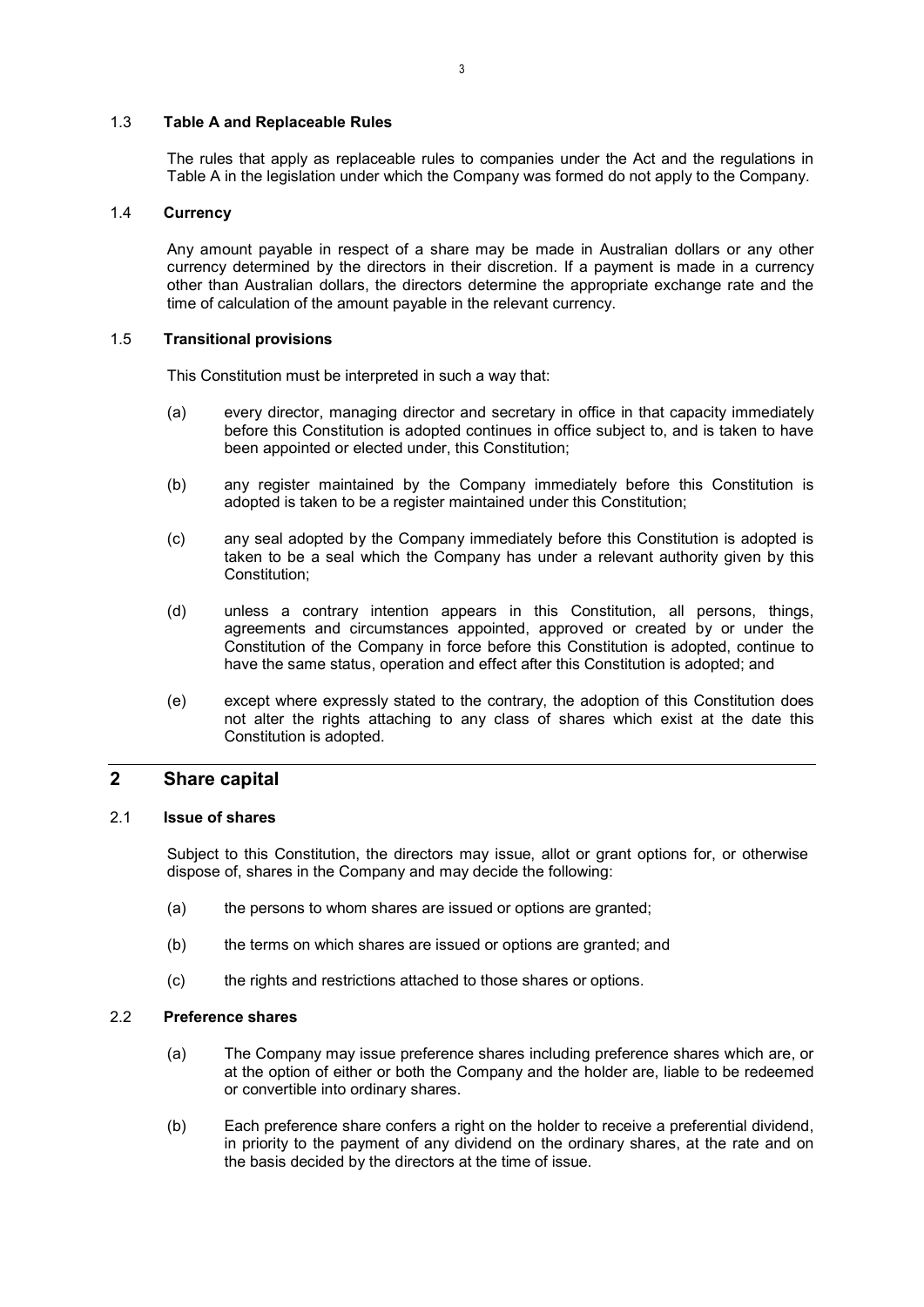- (c) The preferential dividend may only be cumulative if and to the extent the directors determine at the time of issue, and will otherwise be non-cumulative.
- (d) Each preference share confers a right on the holder in a winding up and on redemption to payment in priority to the ordinary shares of:
	- (i) the amount of any dividend accrued but unpaid at the date of winding up or at the date of redemption; and
	- (ii) any additional amount specified at the time of issue.
- (e) In addition to the preferential dividend and rights on winding up, each preference share may participate with the ordinary shares in profits and assets of the Company if and to the extent the directors decide at the time of issue.
- (f) A preference share may confer a right on the holder to a bonus issue or capitalisation of profits in favour of the holder if and to the extent the directors decide at the time of issue.
- (g) A preference share does not confer any right on the holder to participate in the property of the Company except as set out above.
- (h) The holder of a preference share has a right to receive notices, reports and accounts and to attend, but is not entitled to speak or vote at a general meeting except as follows:
	- (i) on a proposal:
		- (A) to reduce the share capital of the Company;
		- (B) that affects the rights attached to the preference shares;
		- (C) to wind up the Company; or
		- (D) for the disposal of the whole of the property, business and undertakings of the Company;
	- (ii) on a resolution to approve the terms of a buy-back agreement;
	- (iii) during a period in which a dividend on the preference shares is in arrears;
	- (iv) during the winding up of the Company; or
	- (v) in any other circumstances which the Listing Rules require holders of preference shares to be entitled to vote.
- (i) The holder of a preference share who is entitled to vote under rule 2.2(h) is, on a poll, entitled to the greater of either one vote per share or the number specified at the time of issue.

## 2.3 Alteration of share capital

Subject to the Act, the directors may do anything required to give effect to any resolution authorising a reduction or alteration of the share capital of the Company, including, where a member becomes entitled to a fraction of a share:

- (a) making cash payments;
- (b) ignoring a fractional entitlement;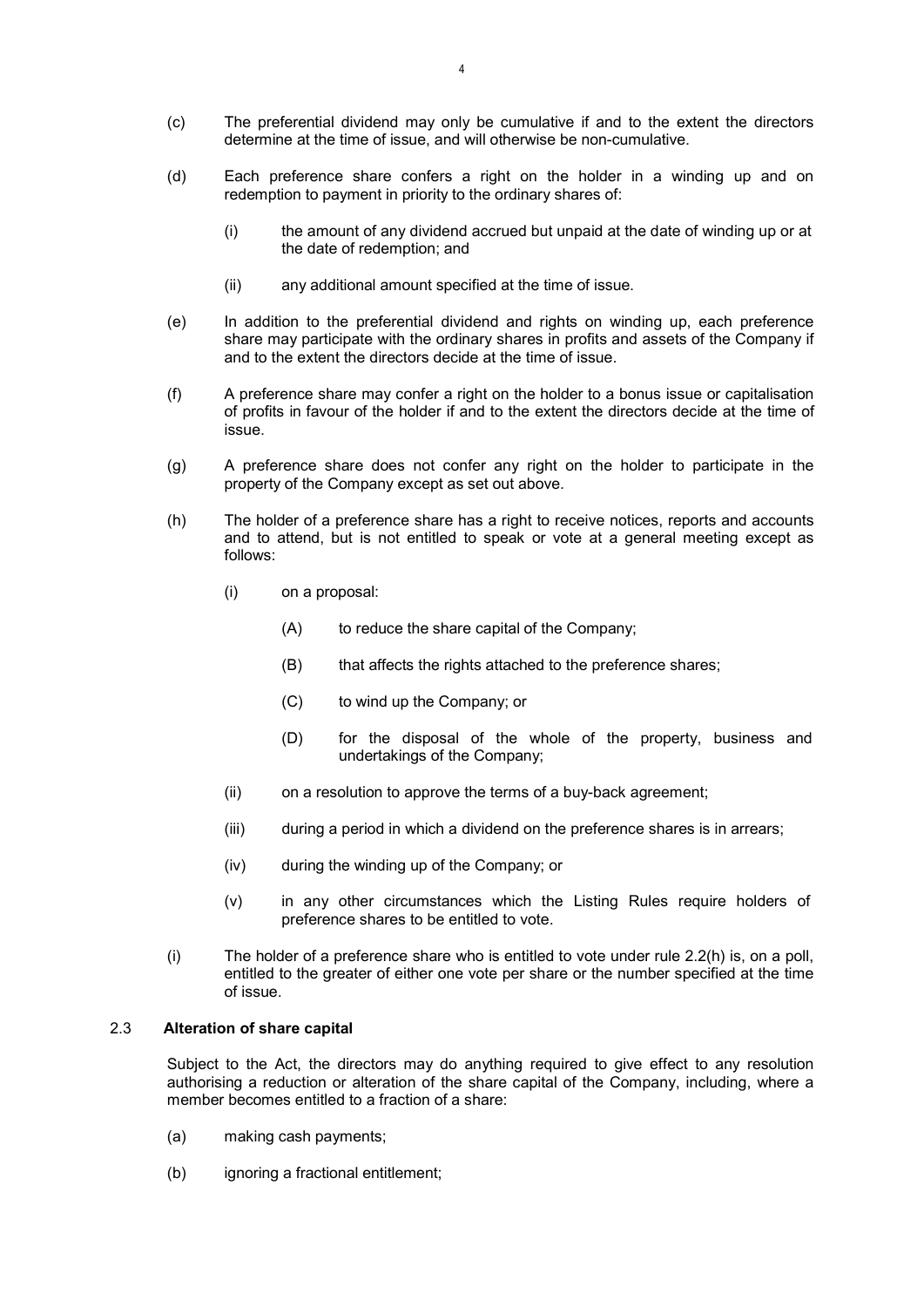- (c) appointing a trustee to deal with any fractions on behalf of members; and
- (d) rounding up a fractional entitlement to the nearest whole share.

## 2.4 Conversion or reclassification of shares

Subject to the Act and this Constitution, the Company may by resolution convert or reclassify shares from one class to another.

## 2.5 Variation of class rights

- (a) The rights attached to any class of shares may, unless the terms of issue state otherwise, be varied:
	- (i) with the written consent of the holders of 75% of the shares of the class; or
	- (ii) by a special resolution passed at a meeting of the holders of the shares of the class.
- (b) The provisions of this Constitution relating to general meetings apply, with necessary changes, to separate class meetings except that:
	- (i) the quorum for the separate class meeting will be members holding or representing by proxy, 10% of the nominal amount of the issued shares in the relevant class; and
	- (ii) any holder of shares of the class present in person or by proxy, attorney or Representative, may demand a poll.
- (c) Unless otherwise provided by the terms of issue, the issue of new shares ranking equally with existing shares is not a variation of the rights conferred on the holders of the existing shares.

## 2.6 Joint holders of shares

Where 2 or more persons are registered as the holders of any shares, they are considered to hold them as joint tenants with rights of survivorship, subject to the following conditions:

- (a) the Company is not bound to register more than 3 persons as joint holders of the shares;
- (b) the joint holders are liable individually as well as jointly for all payments in respect of the shares;
- (c) on the death of any one of the joint holders, the remaining joint holder or holders (as the case may be) is the only person or persons the Company will recognise as having any title to the shares; and
- (d) any one of the joint holders may give a receipt for any dividend, bonus or other payment in respect of the shares.

## 2.7 Recognition of equitable interests

The Company may treat the registered holder of a share as the absolute owner of that share and need not:

- (a) recognise a person as holding a share on trust; or
- (b) recognise, or be bound by, any equitable, contingent, future or partial claim to or interest in a share by any other person, except an absolute right of ownership in the registered holder, even if the Company has notice of that claim or interest.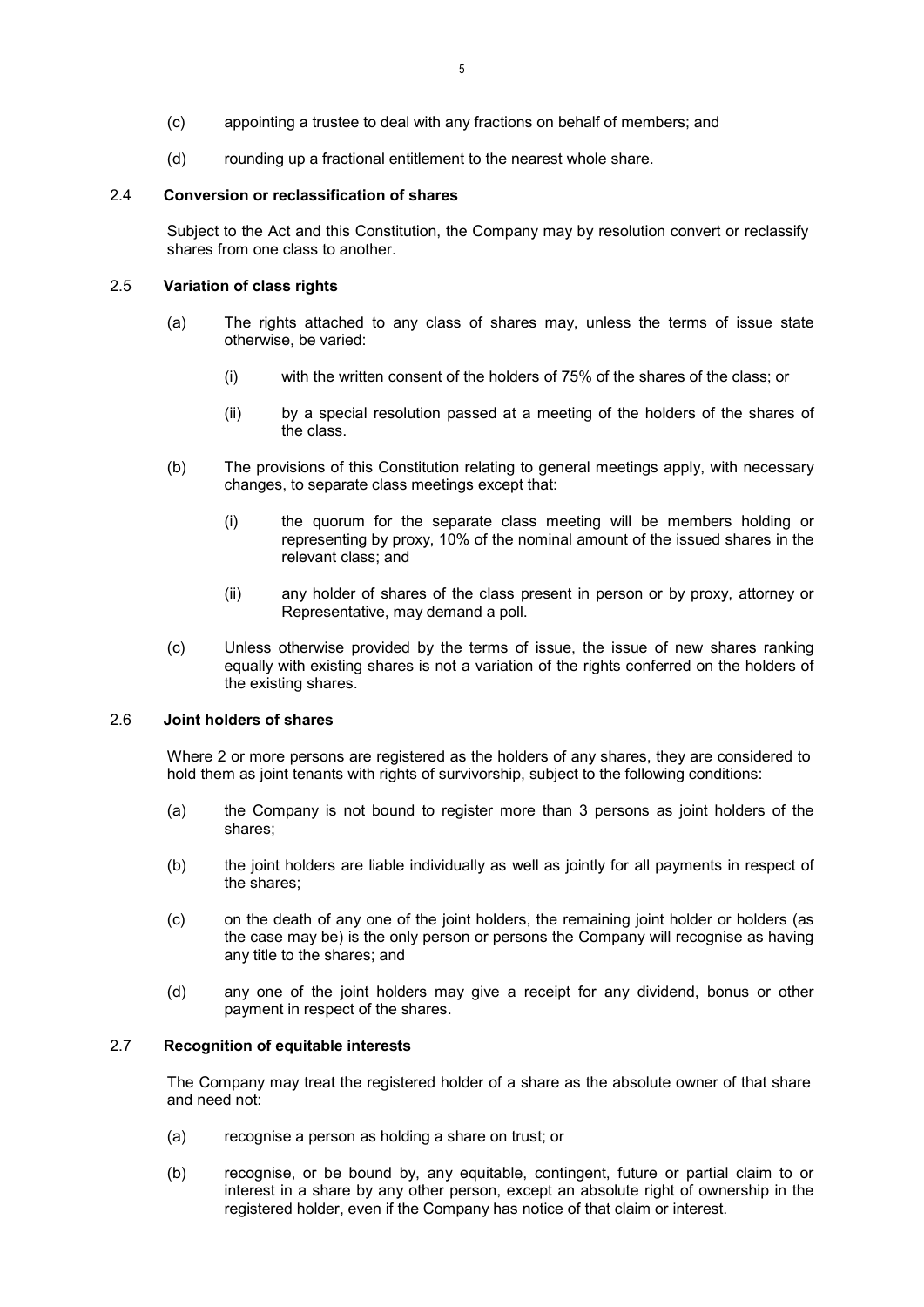#### 2.8 Restricted securities

If, at any time, any of the share capital of the Company is classified by the Exchange as 'restricted securities', then despite any other provision of this Constitution:

- (a) the restricted securities must not be disposed of during the escrow period except as permitted by the Listing Rules or the Exchange;
- (b) the Company must refuse to acknowledge a disposal (including registering a transfer) of the restricted securities during the escrow period except as permitted by the Listing Rules or the Exchange; and
- (c) during a breach of the Listing Rules relating to restricted securities, or a breach of a restriction agreement, the holder of the restricted securities is not entitled to any dividend or distribution, or voting rights, in respect of the restricted securities.

## 3 Calls on shares

## 3.1 Power to make calls

- (a) Subject to the terms of issue, the directors may:
	- (i) make calls on the members for any amount unpaid on their shares;
	- (ii) require a call to be paid by instalments;
	- (iii) on the issue of shares, differentiate between members as to the amount of calls to be paid and the time for payment; and
	- (iv) revoke or postpone a call or extend the time for payment.
- (b) A call is made at the time of or as specified in the resolution of the directors authorising the call.

## 3.2 Notice of calls

- (a) The directors must send members notice of a call at least 30 Business Days (or such longer period required by the Listing Rules) before the amount called is due, specifying the time and place of payment.
- (b) Omissions or neglect to give notice, or if a member does not receive the notice, will not invalidate a call in any way.

#### 3.3 Interest on unpaid amounts

- (a) If an amount called on a share is not paid in full by the time specified for payment, the person who owes the amount must pay:
	- (i) interest on the unpaid part from the date payment is due to the date payment is made, at a rate the directors decide; and
	- (ii) any costs or expenses the Company incurs due to the failure to pay or late payment.
- (b) The directors may, to the extent permitted by law, waive payment of some or all of the amounts payable under rule 3.3(a).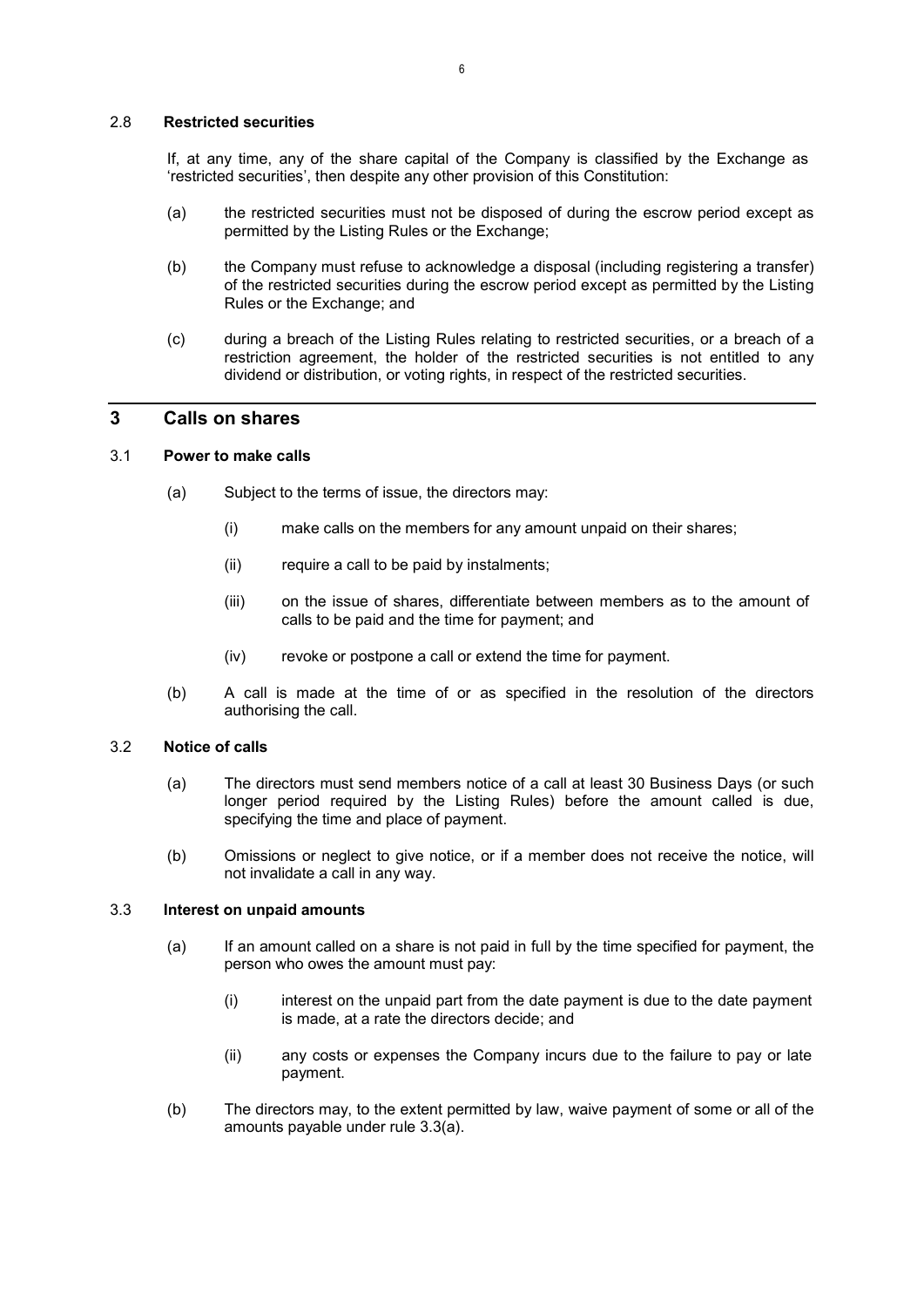## 3.4 Prepayment of calls and interest

The directors may:

- (a) accept from a member the whole or part of the amount unpaid on a share even if no part of that amount has been called;
- (b) authorise payment by the Company of interest on the whole or any part of an amount accepted under rule 3.4(a) until the amount becomes payable, at a rate agreed between the directors and the member paying the amount; and
- (c) repay to a member any amount accepted under rule 3.4(a).

#### 3.5 Proceedings to recover calls

In a proceeding to recover a call, or an amount payable due to the failure to pay or late payment of a call, conclusive evidence of the obligation to pay the call is established by proof that:

- (a) the name of the person is entered in the register as the holder or one of the holders of the share on which the call was made;
- (b) the resolution making the call is recorded in the minute book; and
- (c) notice of the call was given or taken to be given to the person in accordance with this Constitution.

## 4 Forfeiture, Liens and Surrender

## 4.1 Liability to forfeiture

- (a) If a member fails to pay any sum payable on a call by the time specified for payment, the directors may serve a notice on that member requiring payment of the unpaid part of the call, together with interest accrued and all costs and expenses the Company has incurred due to the failure to pay.
- (b) The notice must:
	- (i) specify a day (at least 10 Business Days after the date of the notice) by which, and a place at which, the amount payable must be paid; and
	- (ii) state that, if payment is not made by the time and at the place specified, the shares on which the call was made will be liable to be forfeited.

#### 4.2 Power to forfeit

- (a) If a notice served under rule 4.1 has not been complied with by the date specified in the notice, the directors may by resolution forfeit the relevant shares, at any time before the payment required by the notice is made.
- (b) A forfeiture under rule 4.2(a) includes all dividends, interest and other amounts payable by the Company on the forfeited share and not paid before the forfeiture.
- (c) At any time before a forfeited share has been sold, reissued or otherwise disposed of, the directors may cancel the forfeiture on the conditions they decide.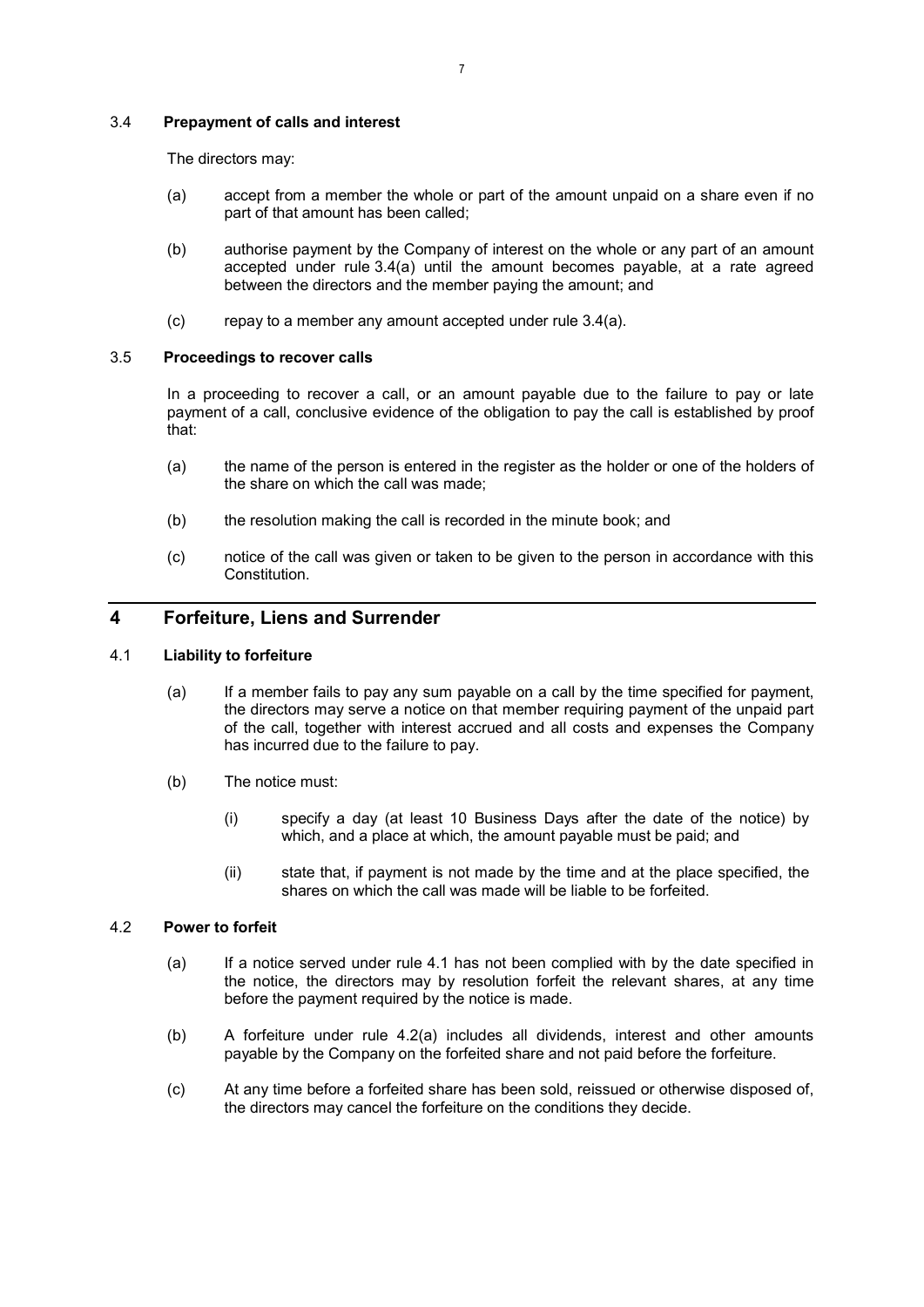## 4.3 Notice of forfeiture

- (a) Where a share has been forfeited:
	- (i) notice of the resolution must be given to the member holding the share immediately before the forfeiture; and
	- (ii) an entry of the forfeiture, with the date, must be made in the register.
- (b) Any failure to give notice or enter the forfeiture in the register does not invalidate the forfeiture.

#### 4.4 Consequences of forfeiture

- (a) A forfeited share becomes the property of the Company and may be sold, reissued or otherwise disposed of on such terms as the directors decide.
- (b) A person whose shares have been forfeited:
	- (i) ceases to be a member in respect of the forfeited shares;
	- (ii) has no claims, demands or other rights against the Company in respect of or incidental to those shares, except as provided by the Act or this Constitution; and
	- (iii) remains liable to pay to the Company all amounts that are owing on the shares at the time of the forfeiture, including calls, instalments, interest, costs and expenses.

## 4.5 Lien on shares

- (a) Unless the terms of issue provide otherwise, the Company has first lien on a share and on the proceeds of sale and dividends payable on that share for:
	- (i) any due and unpaid calls and instalments in respect of that share;
	- (ii) any amount the Company is required by law to pay and has paid in respect of that share;
	- (iii) any amount which is outstanding under loans made by the Company to acquire a share under an employee incentive scheme; and
	- (iv) all interest and expenses due and payable to the Company in respect of unpaid amounts on that share.
- (b) The directors may sell a share on which the Company has a lien as they think fit and with or without giving any notice to the member in whose name the shares are registered.
- (c) The directors may do anything necessary or desirable to protect a lien or other interest in shares to which the Company is entitled under this Constitution or a law.
- (d) When the Company registers a transfer of shares on which the Company has a lien without giving the transferee notice of its claim, the Company's lien is released so far as it relates to amounts owing by the transferor or any predecessor in title.
- (e) The directors may at any time exempt a share wholly or in part from the provisions of this rule 4.5.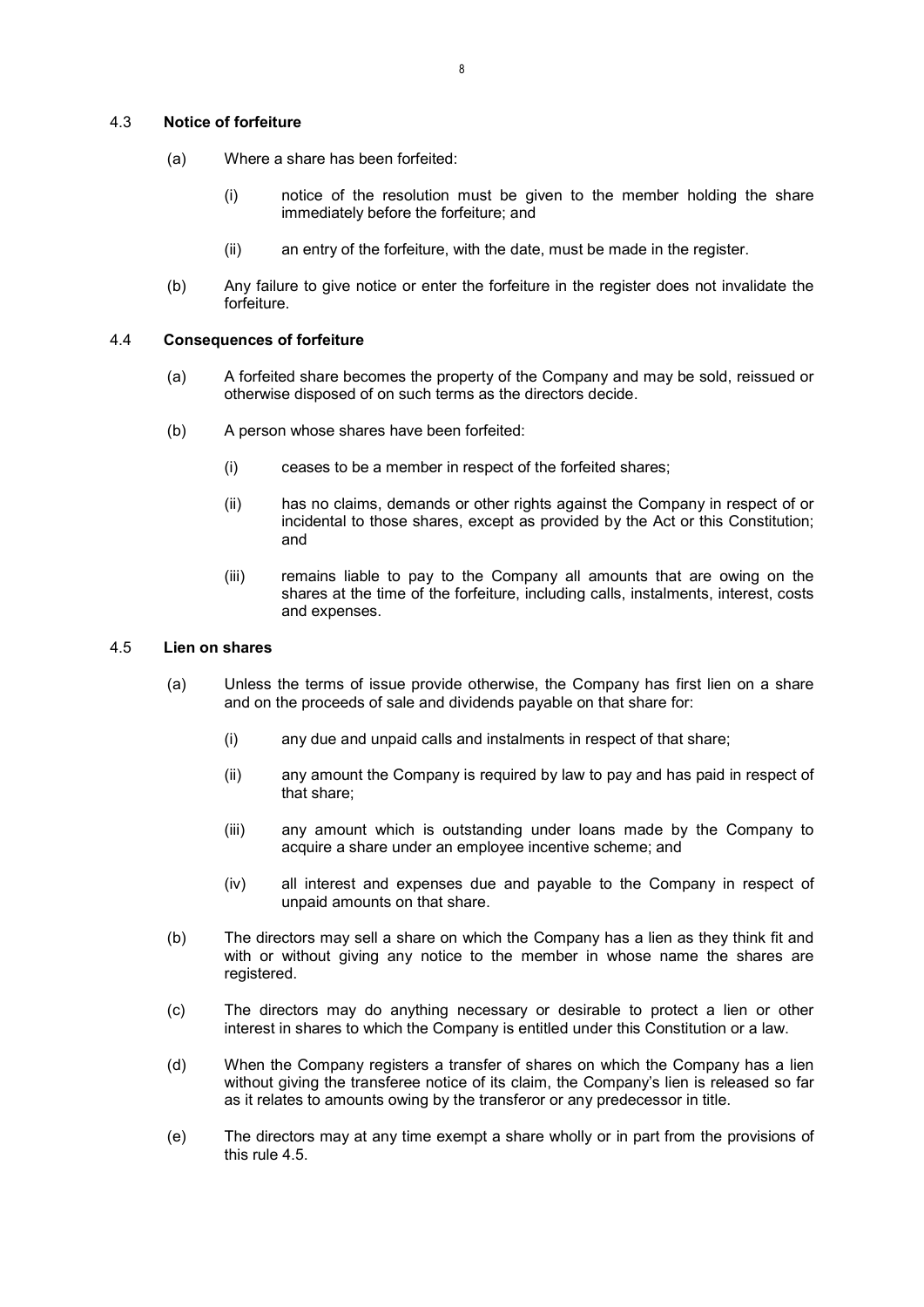## 4.6 Surrender of shares

- (a) The directors may accept a surrender of shares by way of compromise of a claim.
- (b) Any shares surrendered may be sold, reissued or otherwise disposed of in the same manner as a forfeited share.

## 4.7 Sale of shares by the Company

- (a) Where the Company sells a share under rules 4.4(a), 4.5(b) or 7, the directors may:
	- (i) effect a transfer of the share;
	- (ii) receive the consideration given for the share; and
	- (iii) register as the holder of the share the person to whom the share is sold.
- (b) The validity of the sale of shares may not be questioned by any person after the transfer has been registered.
- (c) The title of the purchaser is not affected by any irregularity in relation to the sale.
- (d) The proceeds of a sale of shares under rules 4.4(a) or 4.5(b) must be applied in paying:
	- (i) first, the expenses of the sale; and
	- (ii) second, all amounts due and unpaid in respect of the shares, and

any balance must be paid to the person listed on the register as being entitled to the shares immediately prior to the sale.

- (e) The proceeds of a sale under rule 7 must not be applied in payment of the expenses of the sale and must be paid to the person listed on the register as being entitled to the shares immediately prior to the sale.
- (f) Until the proceeds of a sale of a share sold by the Company are claimed or otherwise disposed of according to law, the directors may invest or use those proceeds in any other way for the benefit of the Company.
- (g) The only remedy of any person aggrieved by the sale of shares is a claim for damages against the Company.

## 4.8 Members' indemnity

- (a) If the Company becomes liable for any reason under a law to make a payment in any way for, on account of or relating to a member, then the member or, if the member is deceased, the member's legal personal representative must, on demand, reimburse the Company for any payment made, including any interests applicable.
- (b) The directors may waive or compromise all or part of any payment due to the Company under this rule 4.8.

## 5 Dividends and Profits

## 5.1 Determination and calculation of dividends

(a) The directors may from time to time decide that a dividend is payable and fix the amount, record date, time for payment and method of payment. A decision to pay a dividend may be revoked at any time before the payment date.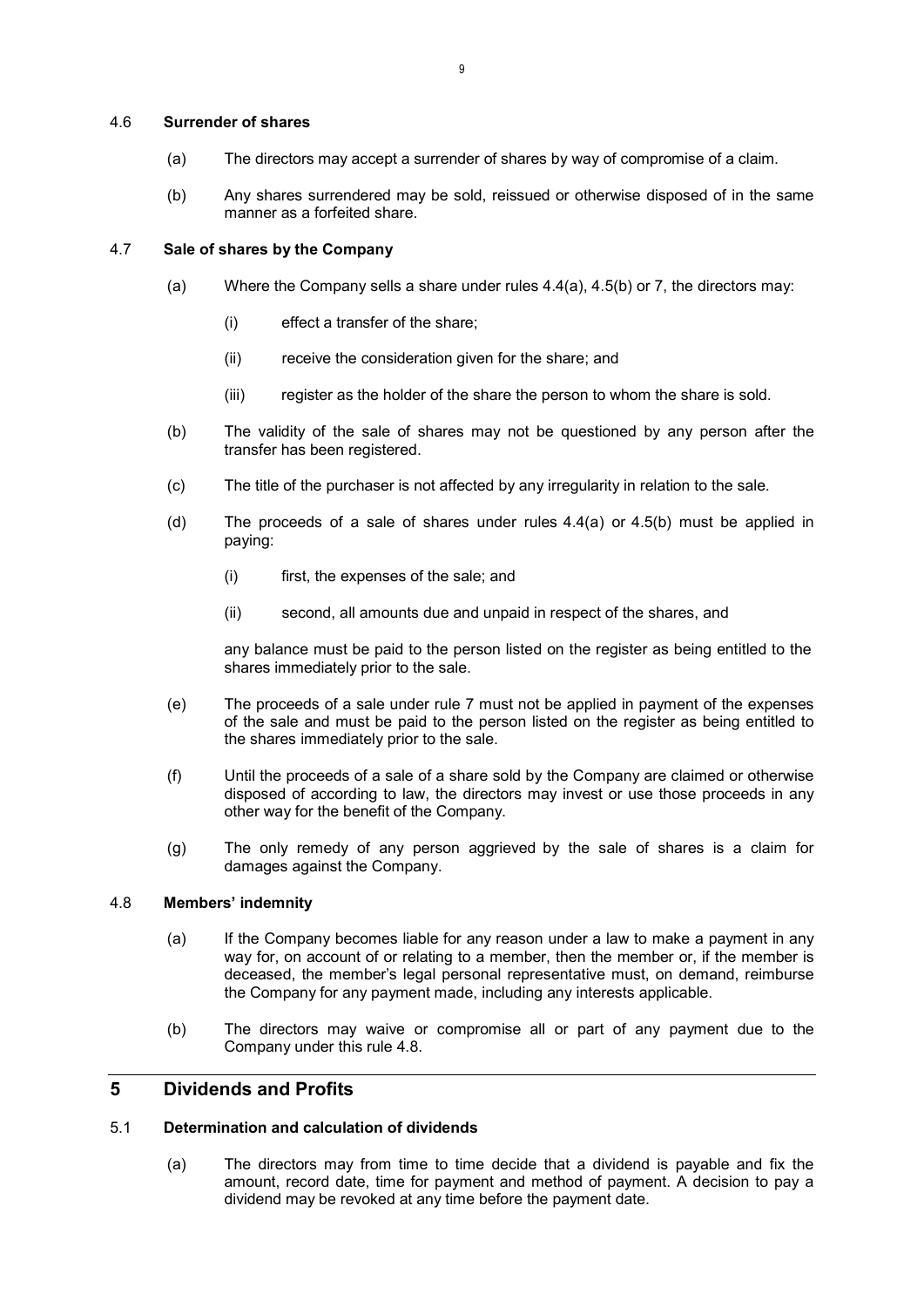- (b) Interest is not payable by the Company on a dividend.
- (c) Subject to any special rights or restrictions attached to any shares and unless otherwise decided by the directors, the person entitled to a dividend on a share is entitled to:
	- $(i)$  if the share is fully paid and was fully paid during the whole period in respect of which the dividend is to be paid, the entire dividend; and
	- (ii) if the share is partly paid, a proportion of that dividend equal to the proportion which the amount paid (not credited) on the share bears to the total issue price of that share.
- (d) For the purposes of rule  $5.1(c)(ii)$ , an amount paid on a share in advance of a call is taken as not having been paid until it becomes payable, unless the directors decide otherwise.

## 5.2 Payment and crediting of dividends

- (a) A dividend must be paid to the person who is registered, or entitled under rule 2.7 to be registered, as the holder of the share, or otherwise in accordance with the person's instructions, either:
	- (i) where the directors have fixed a record date in respect of the dividend, on that date; or
	- (ii) where the directors have not fixed a record date in respect of the dividend, on the date fixed for payment of the dividend.
- (b) Subject to any special rights or restrictions attached to any shares, the directors may resolve that dividends will be paid out of a particular source or sources and may direct payment of the dividend wholly or partly by the distribution of specific assets (including by the issue or transfer of shares or other financial products) either generally or to specific members.
- (c) The directors may retain from any dividend payable to a member any amount presently payable by that member to the Company and apply the retained amount to the payment of the amount owing.
- (d) The Company may make a payment to a person entitled to an amount payable in respect of a share (including a dividend) by any of the following means, at the discretion of the directors, at the sole risk of the member:
	- (i) by electronic funds transfer to an account nominated in writing by the member or the joint holders and acceptable to the Company;
	- (ii) by cheque sent to the address shown in the register or, in the case of joint holders, to the address shown in the register of any of the joint holders, or to such other address as the member or joint holders in writing direct; or
	- (iii) in any other manner as the Board resolves.
- (e) If a member does not have a registered address or the Company believes that a member is not known at the registered address, the Company may credit an amount payable to an account of the Company to be held until the member claims the amount payable or nominates an account into which a payment may be made.
- (f) If payment is to be made in accordance with rule  $5.2(d)(i)$ , but no such account is nominated by the member or the electronic funds transfer into a nominated account is rejected or refunded, the Company may credit the amount payable to an account of the Company to be held until the member nominates a valid account.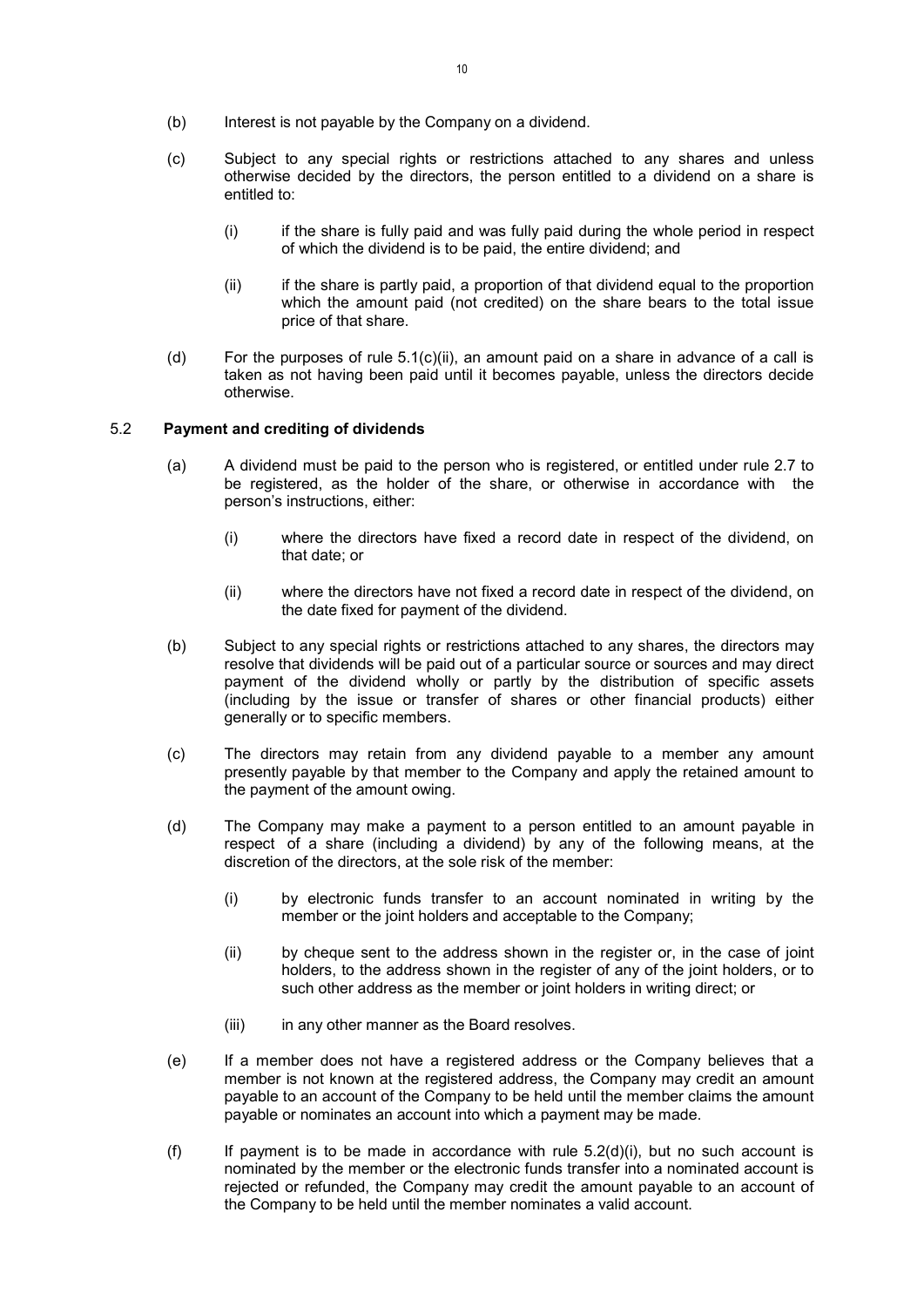(g) An amount credited to an account under rules 5.2(e) or 5.2(f) is treated as having been paid to the member at the time it is credited to that account. The Company will not be taken to be a trustee of the money and no interest will accrue on the money.

## 5.3 Unclaimed dividends

- $(a)$  If:
	- (i) an amount is held in an account under rules  $5.2(e)$  or  $5.2(f)$  for 11 calendar months; or
	- $(ii)$  a cheque for an amount payable under rule  $5.2(d)(ii)$  is not presented for payment for 11 calendar months after issue,

the directors may reinvest the amount, after deducting reasonable expenses, into shares in the Company on behalf of, and in the name of, the member concerned and may stop payment on the cheque.

- (b) Any residual sum which arises from the reinvestment under rule 5.3(a) may be carried forward or donated to a charity as the directors decide.
- (c) The directors may do anything necessary or desirable (including executing any document) on behalf of the member to effect the application of an amount under this rule 5.3.
- (d) The shares may be acquired on market or by way of a new issue at a price the directors accept is market price at the time.
- (e) The Company's liability to pay the relevant amount is discharged by an application under this rule 5.3.
- (f) The directors may determine other rules to regulate the operation of this rule 5.3 and may delegate their power under this rule to any person.

## 5.4 Capitalising profits

- (a) Subject to any rights or restrictions attached to any shares, the Company in general meeting or the directors may resolve:
	- (i) to capitalise any amount, being the whole or part of profits of the Company or an amount otherwise available for distribution to members; and
	- (ii) to distribute that amount among those members who would be entitled to receive a dividend, in the same proportions, in full satisfaction of their interest in the capitalised amount.
- (b) A sum under rule 5.4(a) may be applied for the benefit of members in either or both of the following ways, or in any other way permitted by law:
	- (i) to pay up in full any amounts unpaid on shares held by members; or
	- (ii) to pay up in full unissued shares to be issued to members as fully paid.
- (c) Rules 5.1(c) and 5.2(a) apply, so far as they can and with any necessary changes, to capitalising an amount under this rule 5.4 as if references in those rules to:
	- (i) a dividend were references to capitalising an amount; and
	- (ii) a record date were references to the date the directors resolve to capitalise the amount under this rule 5.4.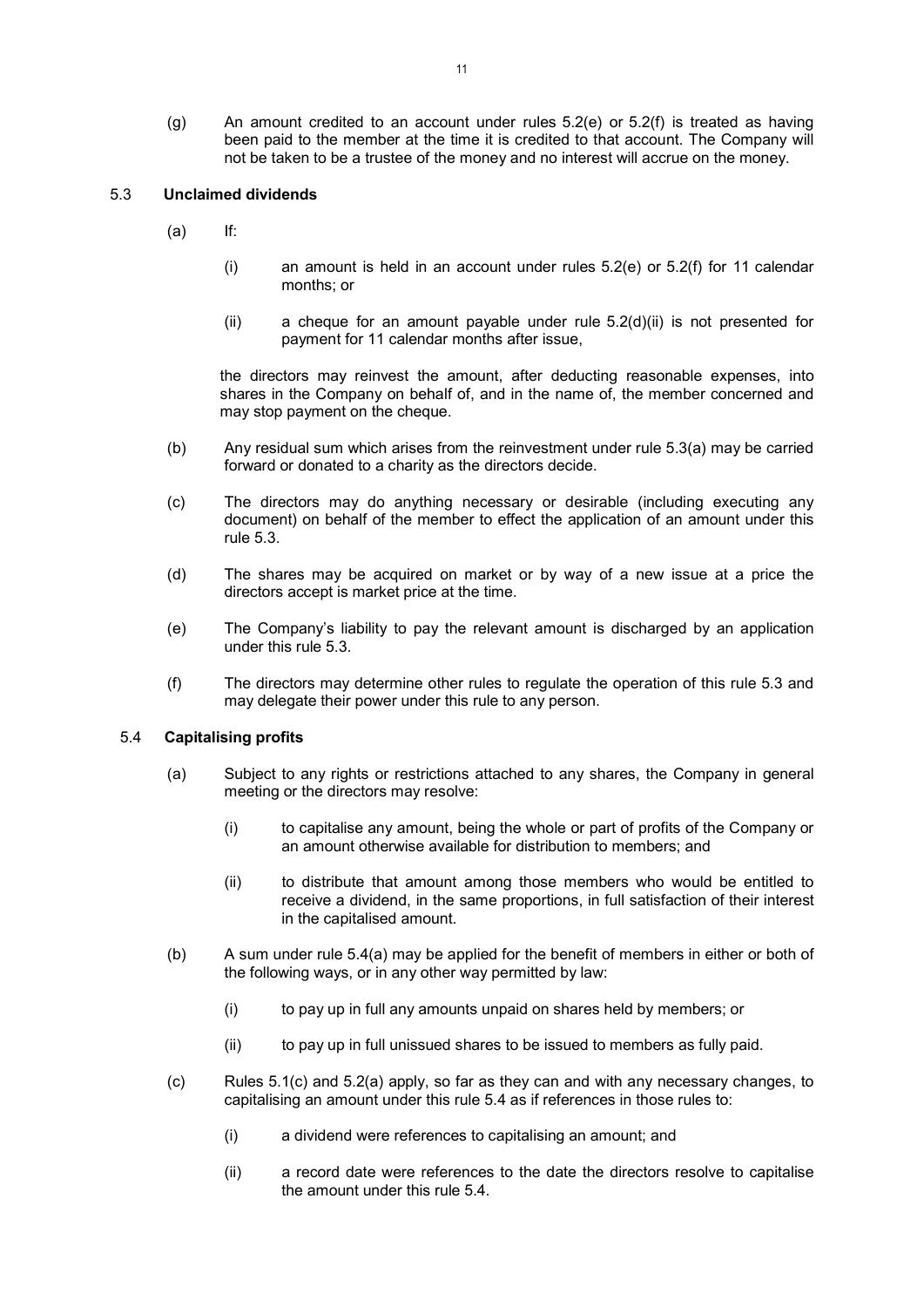#### 5.5 Ancillary powers

To give effect to any resolution to satisfy a dividend as set out in rule 5.2(b) or to capitalise an amount under rule 5.4(a), the directors may:

- (a) if a difficulty arises in making the distribution or capitalisation, settle the matter as they decide;
- (b) fix the value for distribution of any specific assets;
- (c) pay cash or issue shares or other securities to any member in order to adjust the rights of all parties;
- (d) vest any specific assets, cash, shares or other securities in a trustee; and
- (e) authorise any person to make, on behalf of all the members entitled to any specific assets, cash, shares or other securities as a result of the distribution or capitalisation, an agreement with the Company (or other relevant body corporate) providing for:
	- (i) the issue or transfer to those members of any further shares or other securities; or
	- (ii) the payment by the Company on their behalf of the whole or any part of the amounts remaining unpaid on their existing shares or other securities by applying their respective proportions of the amount resolved to be distributed or capitalised, and

any such agreement made is effective and binding on all members concerned.

#### 5.6 Reserves and profits carried forward

- (a) The directors may:
	- (i) set aside out of the Company's profits such sums as they decide, to be applied at the discretion of the directors for any proper purpose; and
	- (ii) carry forward any part of the profits remaining that they consider should not be distributed as dividends or capitalised, without transferring those profits to a reserve.
- (b) Any amount set aside under rule 5.6(a)(i) may be used in the business of the Company or invested as the directors decide.

#### 5.7 Dividend reinvestment plans

The directors may implement a dividend reinvestment plan on terms they decide and may, in their discretion, amend, suspend or terminate the operation of such plan.

## 6 Transfer and Transmission

## 6.1 Transferring shares

- (a) Subject to this Constitution and any rights or restrictions attached to any shares, a member may transfer any of the member's shares in any manner approved by the directors and permitted by law.
- (b) If a duly completed instrument of transfer:
	- $(i)$  is used to transfer a share in accordance with rule 6.1(a); and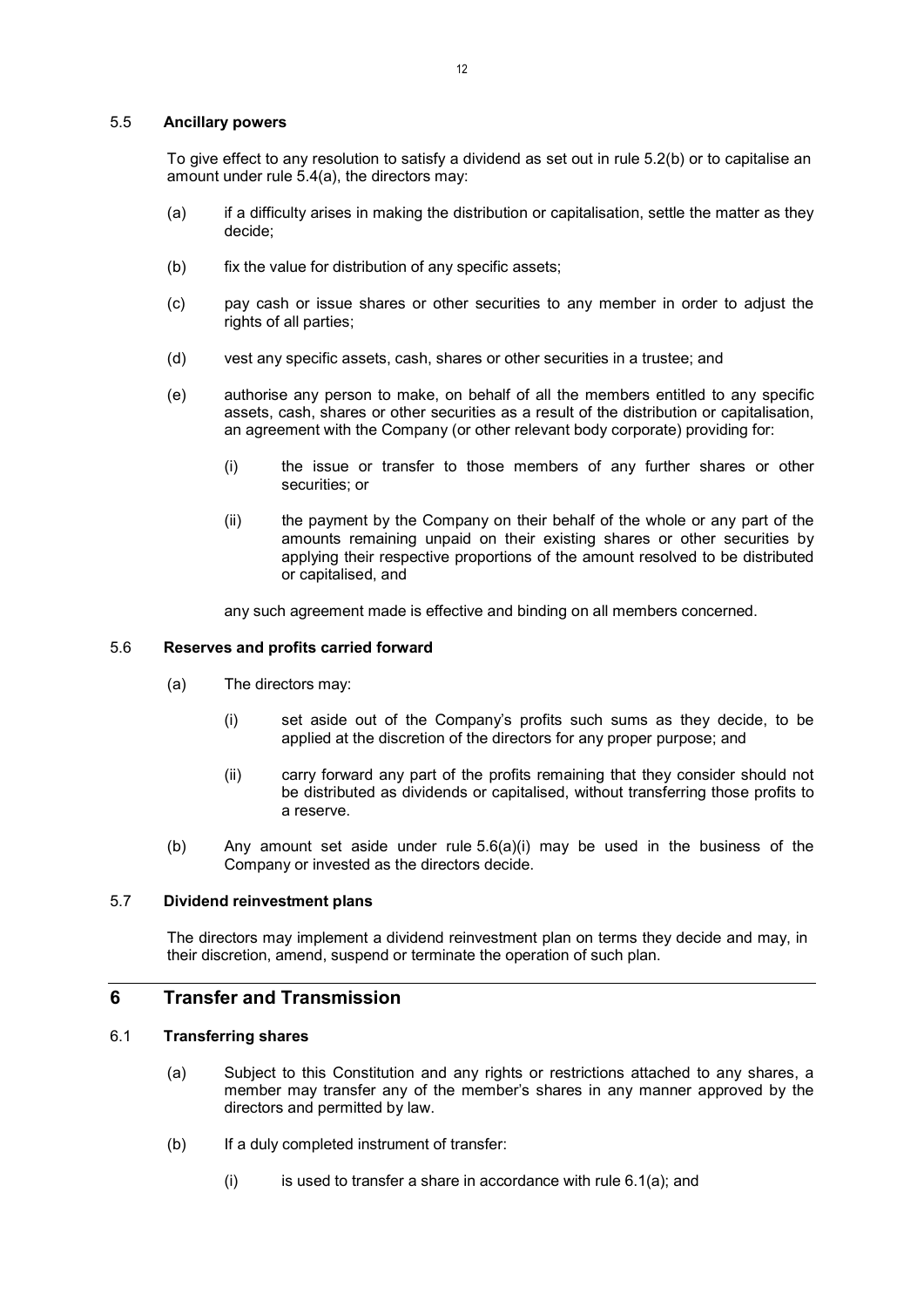(ii) is left for registration at the Company's registered office, accompanied by any information the directors require to show the right of the transferor to make the transfer,

the Company must, subject to the powers vested in the directors by this Constitution, register the transferee as the holder of the shares.

- (c) A transferor of shares remains the holder of the shares until the transferee's name is entered in the register as the holder of the shares.
- (d) The Company may retain a registered transfer for any period the directors decide.
- (e) The directors may do anything necessary or desirable to facilitate involvement by the Company in any clearing and settlement facility provided under any applicable law for the transfer of financial products.

## 6.2 Power to refuse to register transfers

- (a) Unless precluded by law, the directors may refuse to register, or apply a holding lock to prevent, a transfer of shares.
- (b) The decision of the directors relating to the registration of a transfer is absolute.
- (c) If the directors decline to register a transfer, the Company must give notice of the refusal as required by the Act and the Listing Rules. Failure to give that notice will not invalidate the decision of the directors to decline to register the transfer.

#### 6.3 Transmission of shares

- (a) On a member's death, the only persons the Company will recognise as having any title to the member's shares or any benefits accruing on those shares are:
	- (i) where the member was a sole holder, the member's legal personal representative; and
	- (ii) where the member was a joint holder, the surviving member or members.
- (b) The estate of a deceased member is not released from any liability on a share registered in the name of that member, whether that share was held solely or jointly.
- (c) The directors may register a transfer of shares signed by a member before a Transmission Event even though the Company has notice of the Transmission Event.
- (d) A person who establishes to the satisfaction of the directors that they are entitled to a share because of a Transmission Event may:
	- (i) elect to be registered as the holder of the share by giving the Company written notice; or
	- (ii) transfer that share to another person.
- (e) A transfer under rule 6.3(d) is subject to all provisions of this Constitution relating to transfers of shares.
- (f) Where 2 or more persons are jointly entitled to a share because of a Transmission Event they will, on being registered as the holders of the share, be taken to be joint holders of that share.
- (g) If the Company has acted in good faith in registering a person or the transferee of such person under rule 6.3(d), that person will indemnify the Company to the extent of any loss or damage suffered by the Company as a result of such registration.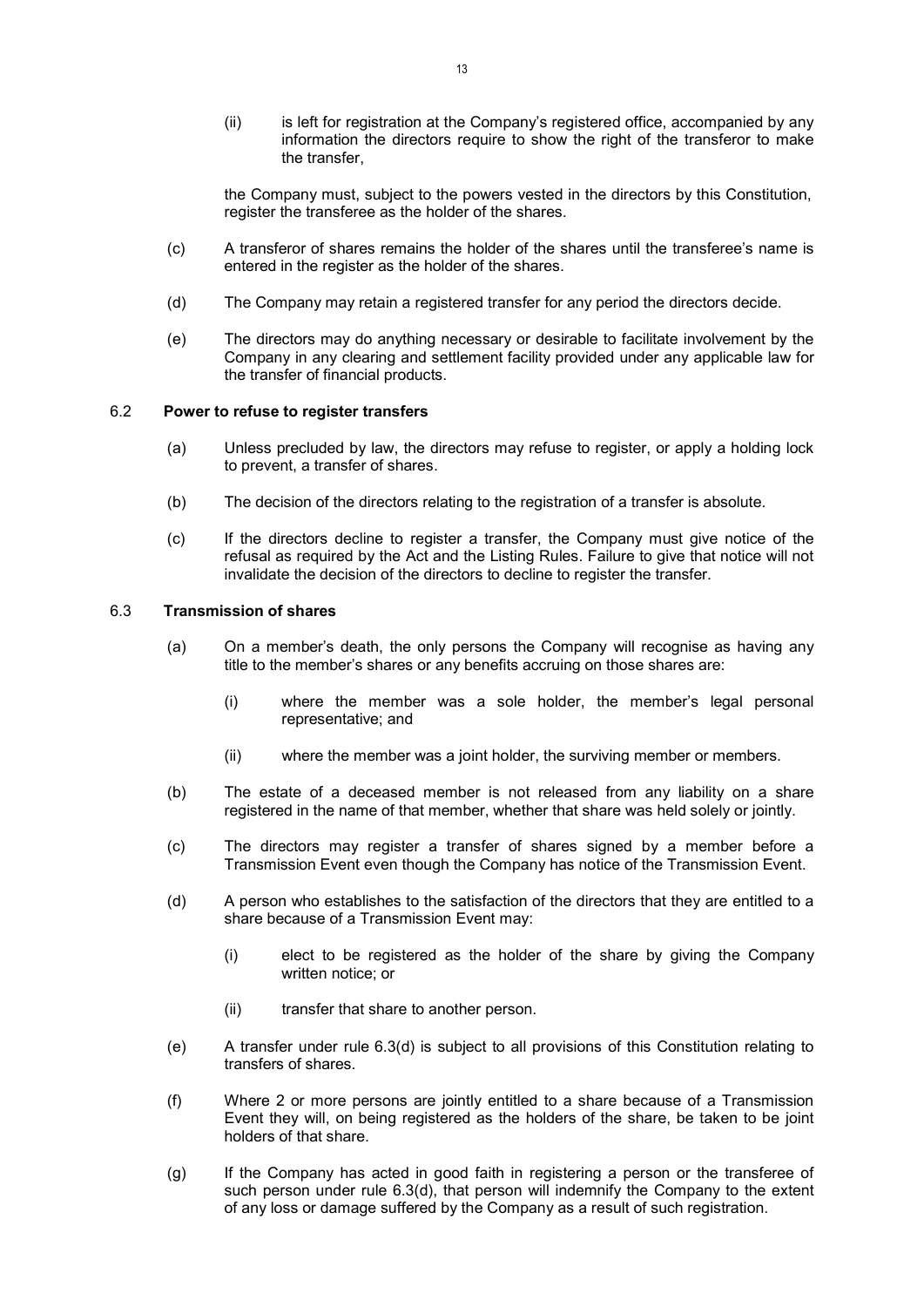## 7 Sale of Small Holdings

- (a) Subject to the Act and Listing Rules, the Company may sell the shares of a member in accordance with rule 7(d) if:
	- (i) that member holds less than a marketable parcel of shares in a particular class at the date specified in a notice in writing given by the Company (being not less than 6 weeks after the notice is sent);
	- (ii) the notice explains that the Company intends to sell the shares;
	- (iii) the notice advises that the member may elect to retain the holding and includes a form of election for that purpose; and
	- (iv) the Company has not received a notice from the member that the member elects to retain the holding by the time and date specified in the notice or the member has not increased the holding to a marketable parcel.
- (b) In addition to initiating a sale by sending a notice under rule  $7(a)$ , the directors may also initiate a sale in accordance with rule 7(d) where a member holds less than a marketable parcel, by giving notice in writing explaining that intention, if:
	- (i) the member's holding was created by a transfer of a parcel of securities effected on or after 1 September 1999; and
	- (ii) the transfer was of a number of shares that was less than a marketable parcel at the time the transfer document was initiated or, in the case of a paper based transfer document, the time the document was lodged with the Company.
- (c) If a holding under rule 7(b) was created after the adoption of this rule, the directors may remove or change the member's rights to vote or receive dividends in respect of those shares. After the sale of those shares, the Company must pay to the person entitled any dividends withheld.
- (d) The Company may, and the member is taken to have irrevocably appointed the Company as agent to:
	- (i) sell the shares constituting less than a marketable parcel as soon as practicable at a price which the directors consider is the best price reasonably available for the shares when they are sold; and
	- (ii) deal with the proceeds of sale under rule 4.7.
- (e) The costs and expenses of any sale of shares are payable by the purchaser or by the Company.
- (f) The Company may only give one notice under rule 7(a) to a particular member in any 12 month period.
- (g) If a takeover bid is announced after a notice is given but before an agreement for the sale of shares is entered into, this rule 7 ceases to operate for those shares. However, despite rule 7(f), a new notice may be given after the close of the offer period under the takeover bid.
- (h) The sole remedy of any person aggrieved by a sale of shares under this rule 7 is in damages only and is against the Company exclusively.
- (i) Before a sale is effected under this rule 7, the directors may revoke a notice given or suspend or terminate the operation of this rule either generally or in specific cases.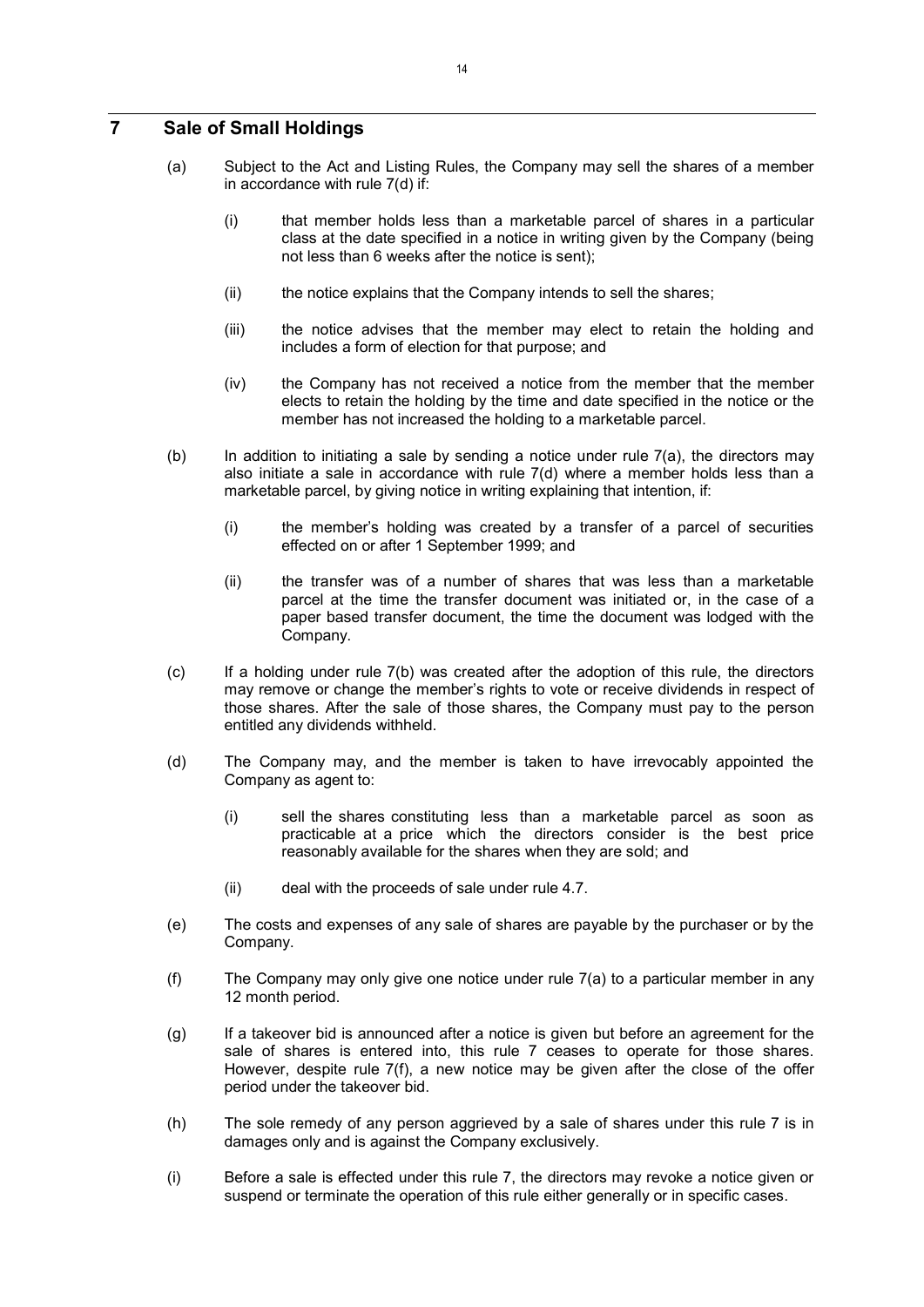(j) If a member is registered in respect of more than one parcel of shares, the directors may treat the member as a separate member in respect of each of those parcels.

## 8 General Meetings

#### 8.1 Calling general meetings

A general meeting may only be called:

- (a) by a directors' resolution; or
- (b) as otherwise provided in the Act.

## 8.2 Cancellation and postponement

- (a) Subject to the Act, where a general meeting is convened by the directors, they may by notice change the venue for, cancel or postpone the meeting prior to the date on which it is to be held.
- (b) The directors may give notice of the cancellation or postponement as they determine, but any failure to give notice does not invalidate the cancellation or postponement or any resolution passed at a postponed meeting.
- (c) Subject to the Act, where a general meeting is convened by a person other than the directors, they may cancel or, with the consent of the directors, postpone the meeting prior to the date on which it is to be held.

## 8.3 Notice of general meetings

- (a) Notice of a general meeting must be given to each person who, at the time of giving the notice, is a person entitled to receive the notice under the Act, in the form and manner the directors decide.
- (b) The non-receipt of a notice convening a general meeting or the accidental omission to give notice to any person entitled to receive the notice does not invalidate anything done or any resolution passed at the general meeting.
- (c) Unless the Act provides otherwise, no business may be transacted at a general meeting unless the general nature of the business is stated in the notice calling the meeting.
- (d) Except with the approval of the directors or the chairman, no person may move to amend a proposed resolution set out in the notice calling the meeting or a document which relates to such a resolution.

#### 8.4 Quorum at general meetings

- (a) No business may be transacted at a general meeting, except the election of a chairman and the adjournment of the meeting, unless a quorum of members is present when the meeting proceeds to business.
- (b) A quorum is 3 members present at the meeting and entitled to vote.
- (c) If there is no quorum within 30 minutes after the time appointed for the meeting:
	- (i) where the meeting was called other than by a directors' resolution, the meeting is dissolved; or
	- (ii) in any other case, the meeting stands adjourned to the same day, time and place in the next week, or to such other day, time and place as the directors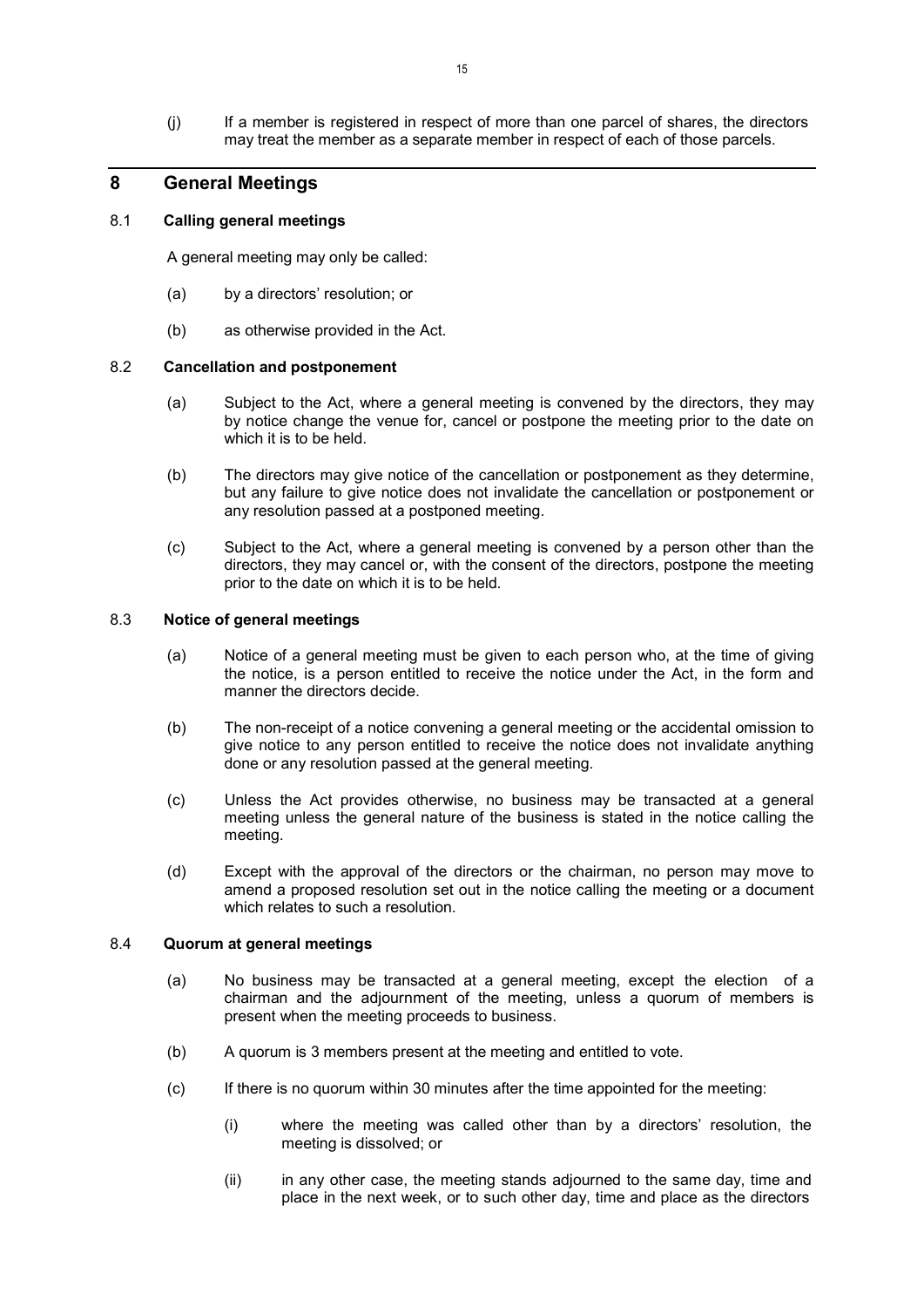present decide. If no quorum is present at any adjourned meeting within 30 minutes after the time for the meeting, the meeting is dissolved.

#### 8.5 Chairman of general meetings

- (a) Subject to rule 8.5(b), the chairman of directors or, in his or her absence, the deputy chairman of directors is entitled to preside as chairman at the meeting.
- (b) The directors present may choose one of their number to preside as chairman of the meeting if:
	- (i) there is no chairman or deputy chairman of directors; or
	- (ii) the chairman or deputy chairman of directors is not present within 15 minutes after the time appointed for the meeting or is unable or unwilling to act.
- (c) If the directors do not choose a chairman under rule 8.5(b), the members present may elect one of their number to preside as chairman of the meeting.
- (d) The chairman may, for any item of business or part of the meeting, vacate the chair in favour of another person nominated by him or her.

## 8.6 Conduct of general meetings

- (a) Subject to the Act, the chairman of a general meeting is responsible for the general conduct of the meeting and for the procedures to be adopted at the meeting.
- (b) The chairman may:
	- (i) adopt any procedures for the proper and orderly conduct of the meeting and for the casting or recording of votes at the meeting;
	- (ii) take any action considered appropriate for the orderly conduct of the meeting and may refuse admission or require to leave any person who the chairman considers to be disruptive to the meeting; and
	- (iii) impose a limit on the time that a person may speak on a motion or item of business being considered by the meeting and may, if necessary for the proper conduct of the meeting, terminate debate or discussion.
- (c) If the chairman of the meeting considers that there is not enough room for the members who wish to attend the meeting, the chairman may arrange for any person whom he or she considers cannot be seated in the main meeting room to observe or attend the general meeting in a separate room. Even if the members present in the separate room are not able to participate in the conduct of the meeting, the meeting will nevertheless be treated as validly held in the main room.
- (d) If a separate meeting place is linked to the main place of a general meeting by technology which, by itself or in conjunction with other arrangements:
	- (i) gives the general body of members in the separate meeting place a reasonable opportunity to participate in proceedings in the main place;
	- (ii) enables the chairperson to be aware of proceedings in the other place; and
	- (iii) enables the members in the separate meeting place to vote on a show of hands or on a poll,

a member present at the separate meeting place is taken to be present at the general meeting and entitled to exercise all rights as if he or she was present at the main place.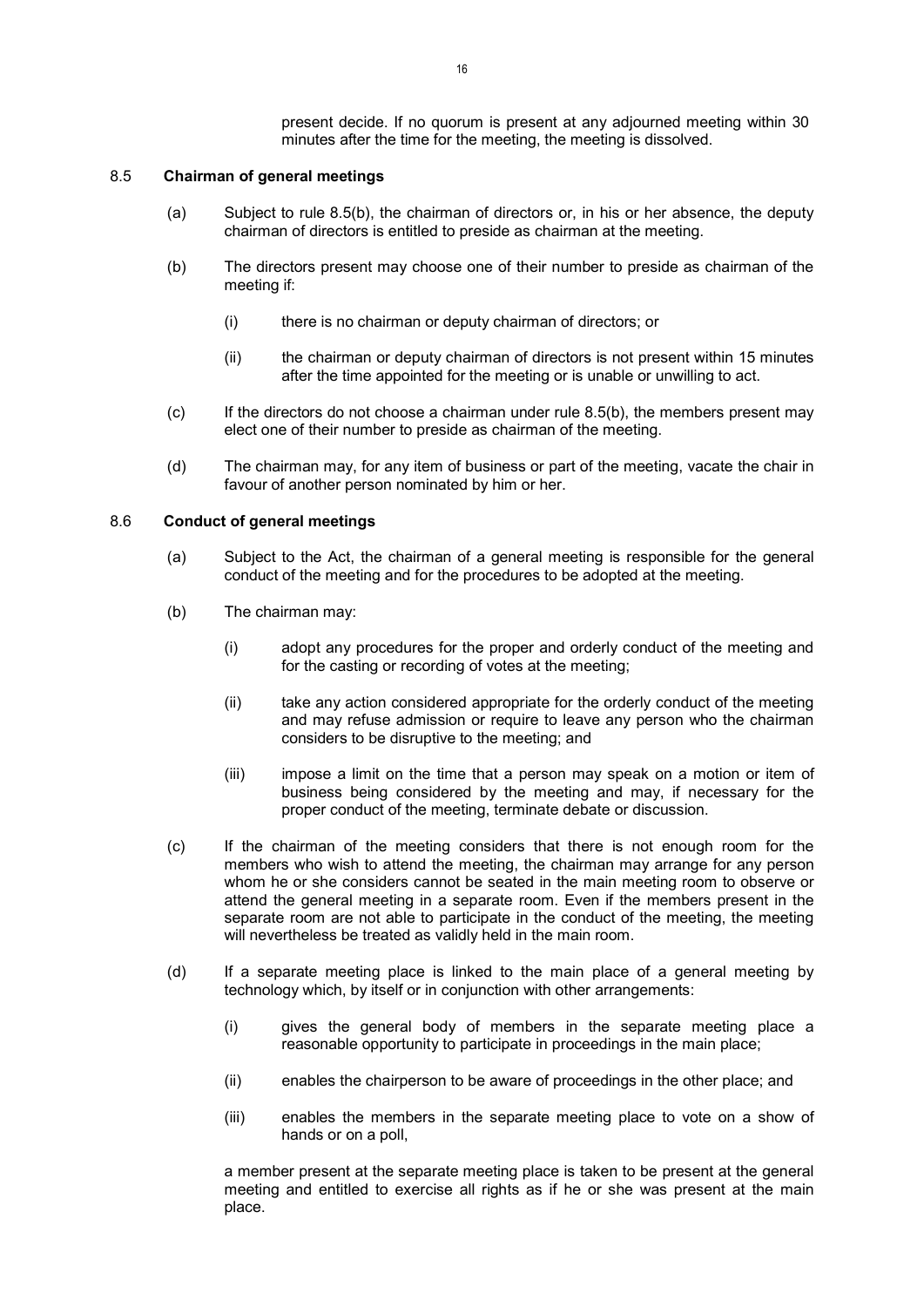- (e) If , before or during the meeting, any technical difficulty occurs whereby one or more of the matters set out in rule 8.6(d) is not satisfied, the chairman may:
	- (i) adjourn the meeting until the difficulty is remedied; or
	- (ii) continue to hold the meeting in the main place (and any other place which is linked under rule 8.6(d)) and transact business, and no member may object to the meeting being held or continuing.
- (f) Any decision by the chairman on matters of procedure is final. Any challenge to a decision must be made at the meeting and may be determined by the chairman whose decision is final.
- (g) Nothing contained in this rule limits the powers conferred on a chairman by law.

#### 8.7 Suspensions and adjournments

- (a) At any time during the course of the meeting, the chairman may, for the purpose of allowing a poll to be taken or determined, suspend the proceedings of the meeting for such period as the chairman decides without effecting an adjournment.
- (b) At any time during the course of the meeting, the chairman may adjourn the meeting or any business, motion, question or resolution being considered or remaining to be considered by the meeting either:
	- (i) to a later time at the same meeting; or
	- (ii) to an adjourned meeting to be held at a time and place determined by the chairman.
- (c) The chairman's rights under rules 8.7(a) and 8.7(b) are exclusive and, unless the chairman requires otherwise, no vote may be taken or demanded by the members present in respect of any suspension or adjournment of proceedings.
- (d) Only unfinished business may be transacted at a meeting resumed after an adjournment under this rule 8.6.
- (e) Where a meeting is adjourned under this rule 8.6:
	- (i) for less than 28 days, notice of the adjourned meeting need only be given to the Exchange; and
	- (ii) for 28 days or more, at least 3 days' notice of the time and place of the adjourned meeting must be given to members.

#### 8.8 Voting rights

- (a) Subject to rule 8.8(b), votes may be given either personally or by proxy or attorney under power or in the case of a body corporate by its duly appointed representative.
- (b) A member who is entitled to attend and vote on a resolution at a meeting may, where the directors so determine, vote by electronic or other means at that meeting. Any vote so admitted is referred to as a 'direct vote'. The directors may, in their absolute discretion, determine the means by which a direct vote may be cast and, without limiting the means for voting that may be determined by the directors, a direct vote may include a vote delivered to the Company by:
	- (i) post;
	- (ii) fax; or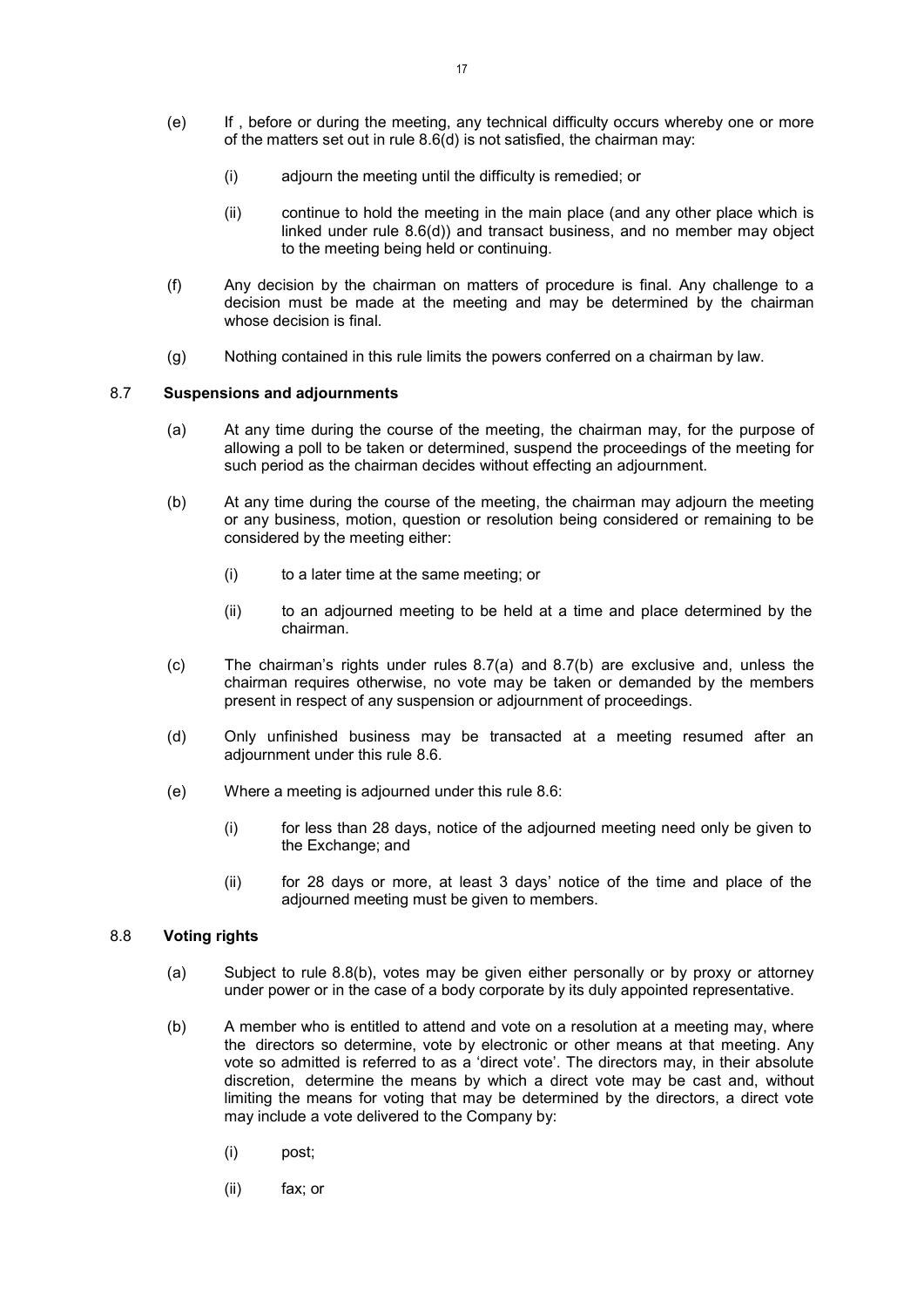(iii) other electronic means, and

if the directors determine that a member may give a direct vote, the notice convening the meeting must specify the form, method and timing of giving such a direct vote.

- (c) Subject to any rights or restrictions attached to any shares and to this Constitution:
	- (i) on a show of hands, each member present has one vote; and
	- (ii) on a poll, each member present has one vote for each share held as at the Record Time, except for partly paid shares, each of which confers on a poll only the fraction of one vote which the amount paid (not credited) on the share bears to the total issue price of that share and excludes amounts paid in advance of a call.
- (d) If a share is jointly held and more than one joint holder tenders a vote in respect of the relevant shares, only the vote of the member whose name appears first in the register counts.
- (e) A person entitled to a share because of a Transmission Event may vote at a meeting in respect of that share as if that person were the registered holder of the share if, not more than 48 hours before the meeting, or such shorter time as the directors decide, the directors:
	- (i) admitted that person's right to vote; or
	- (ii) were satisfied of that person's right to be registered as the holder of the share, and

any vote duly tendered by that person must be accepted to the exclusion of any vote tendered by the current registered holder.

- (f) A member is not entitled at a general meeting to cast a vote attached to a share:
	- (i) on which a call or other amount is due and payable and has not been paid; or
	- (ii) if the notice convening the meeting specified that the member must not vote on a resolution or that any vote cast on the resolution by that member would be disregarded.
- (g) An objection to the validity of a vote tendered at a meeting must be:
	- (i) raised before or immediately after the result of the vote is declared; and
	- (ii) referred to the chairman of the meeting, whose decision is final, and

a vote not disallowed under the objection is valid for all purposes.

## 8.9 Decisions at general meetings

- (a) Except where a resolution requires a special majority, a resolution is taken to be passed if a simple majority of the votes cast by members present are in favour of the resolution.
- (b) If the votes on a proposed resolution are equal, the chairman does not have a casting vote on either a show of hands or on a poll.
- (c) A poll may be demanded by a member in accordance with the Act or by the chairman. Unless the chairman otherwise determines, no poll may be demanded on the election of a chairman or the adjournment of a meeting. The demand for a poll may be withdrawn with the chairman's consent.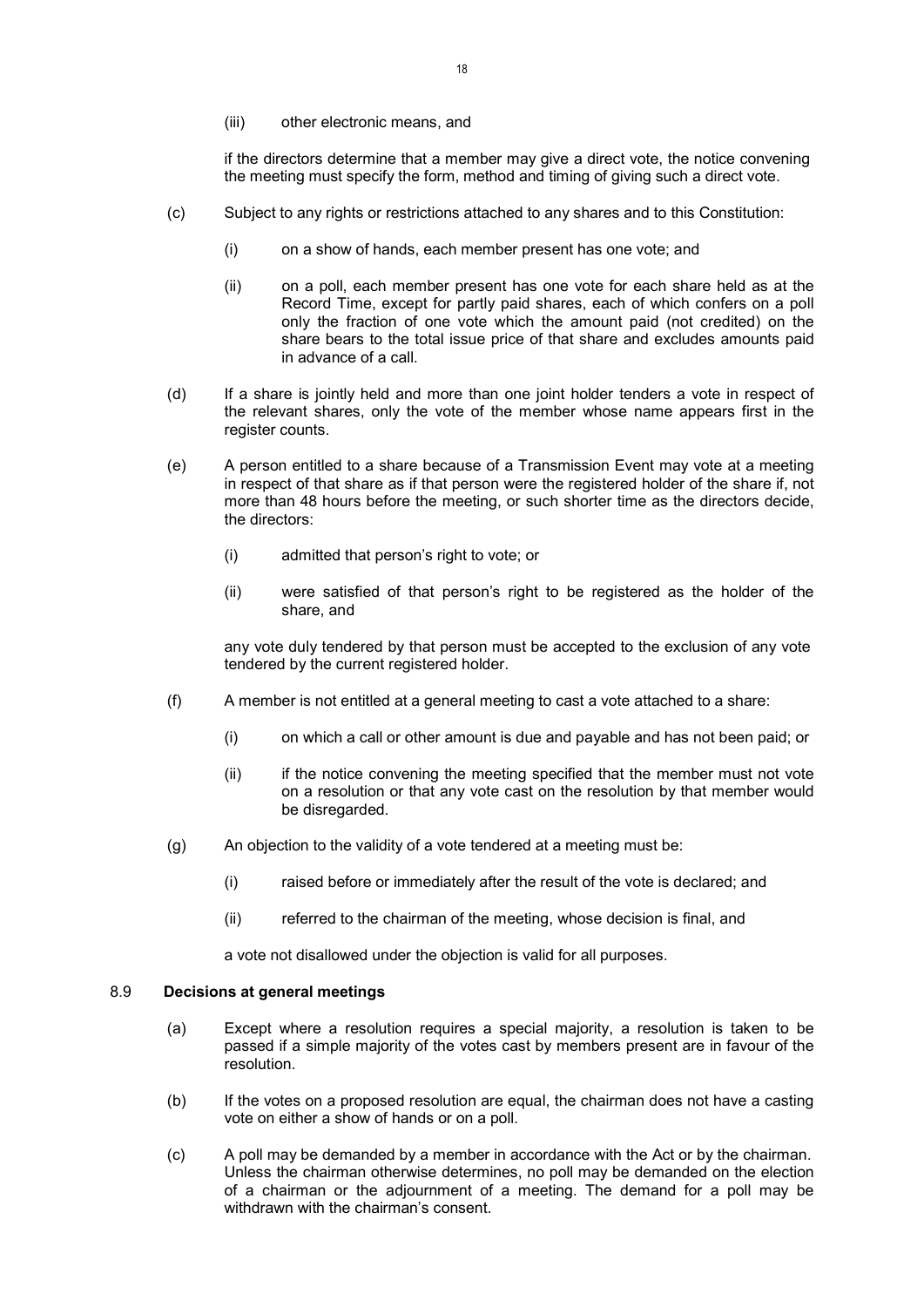- (d) The chairman may determine that a resolution be determined by a poll without first submitting the resolution to the meeting to be decided by a show of hands.
- (e) A demand for a poll does not prevent a meeting continuing to transact any business other than the question on which the poll is demanded.
- (f) Where demanded, a poll must be taken in the manner and at the time the chairman decides. The result of the poll as declared by the chairman is the resolution of the meeting at which the poll was demanded.
- (g) Unless a poll is demanded, a declaration by the chairman following a vote on a show of hands that a resolution has either been passed or lost is conclusive, without proof of the number or proportion of the votes recorded in favour of or against the resolution.

#### 8.10 Representation at general meetings

- (a) Subject to this Constitution, each member entitled to vote at a meeting may, in accordance with the Act:
	- (i) vote in person or, where a member is a body corporate, by its Representative; or
	- (ii) appoint not more than 2 proxies or attorneys to vote for the member.
- (b) A proxy, attorney or Representative may, but need not, be a member of the Company.
- (c) An instrument appointing a proxy is valid if it is in accordance with the Act or in any form (including electronic) approved by the directors.
- (d) A proxy appointment received at an electronic address specified in the notice of meeting for the receipt of a proxy appointment is taken to have been received at the registered office and validated by the member if there is compliance with the requirements set out in the notice.
- (e) Unless otherwise provided in the appointment of proxy, attorney or Representative, an appointment will be taken to confer authority to vote on any amendment moved to the proposed resolution and on any other motions (including procedural) as if the member was present in person.
- (f) A proxy form issued by the Company must allow for the insertion of the name of the person to be appointed as proxy and may provide that, in circumstances and on conditions specified in the form, the chairman (or another person specified in the form) is appointed as proxy.
- (g) A proxy or attorney may not vote at a meeting or adjourned meeting or on a poll unless the instrument appointing the proxy or attorney, together with the authority under which the instrument is signed, is received by the Company at least 48 hours (or any shorter period as specified by the Act or as the directors permit) before the commencement of the meeting or adjourned meeting or taking the poll, as applicable.
- (h) Where a member appoints 2 proxies or attorneys to vote at the same meeting:
	- (i) if the appointment does not specify the proportion or number of the member's votes each proxy or attorney may exercise, each may exercise half of the votes;
	- (ii) if both proxies or attorneys attend, neither may vote on a show of hands; and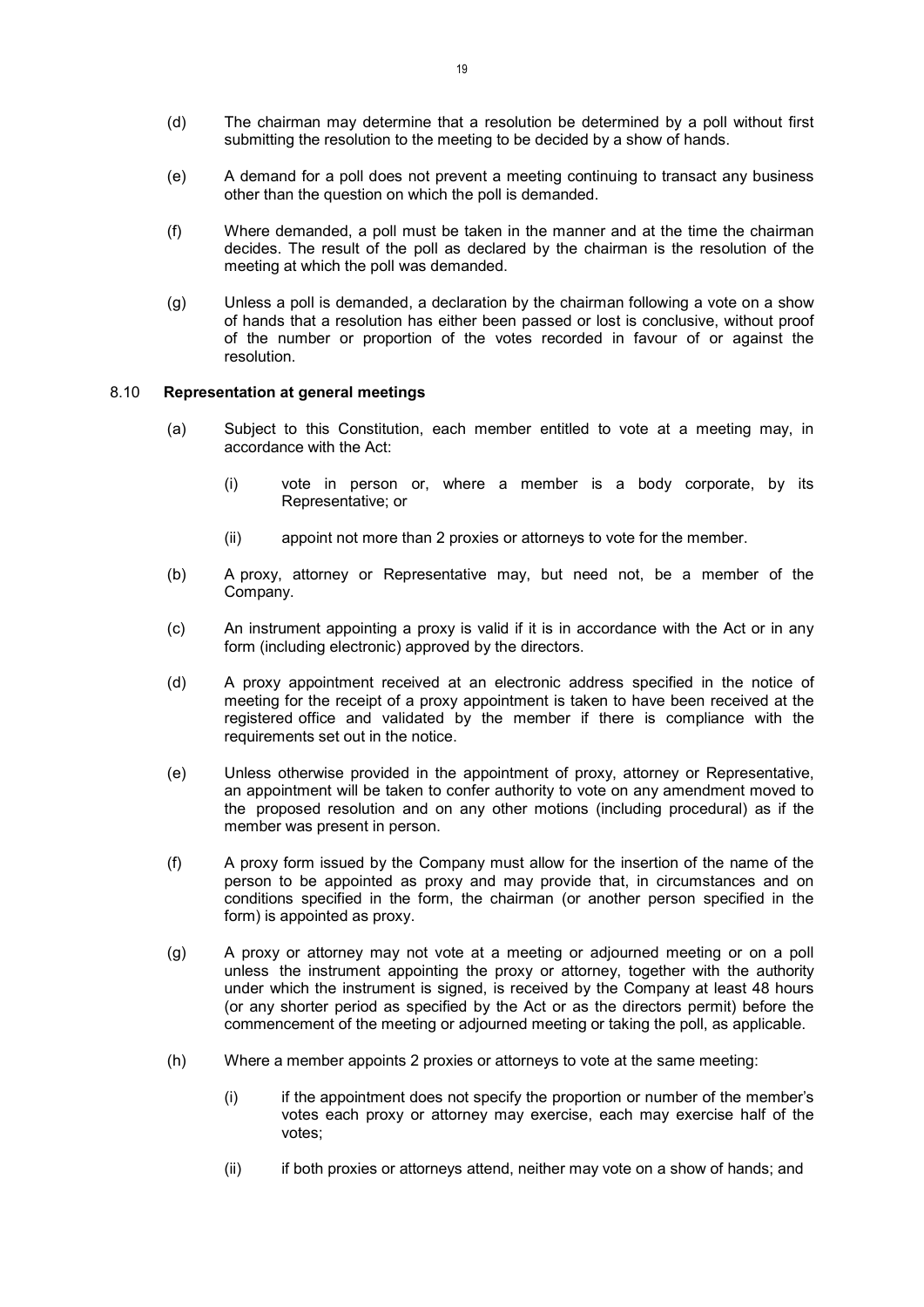- (iii) on a poll, each proxy or attorney may only exercise votes in respect of those shares or voting rights the proxy or attorney represents.
- (i) A vote exercised in accordance with the terms of an instrument of proxy, a power of attorney or other relevant instrument of appointment is valid despite:
	- (i) the occurrence of a Transmission Event;
	- (ii) the revocation of the instrument or the power (or of the authority under which a third party appointed the proxy or attorney); or
	- (iii) the transfer of the share in respect of which the instrument or power is given,

if no notice in writing of the Transmission Event, revocation or transfer (as the case may be) has been received by the Company at its registered office at least 48 hours (or any shorter period as specified by the Act or as the directors permit) before the commencement of the meeting or adjourned meeting.

- (j) A proxy is not revoked by the appointer attending and taking part in the meeting, unless the appointer actually votes at the meeting on a resolution for which the proxy is proposed to be used.
- (k) The chairman of a meeting, or his or her delegate, may require a person acting as a proxy, attorney or Representative to establish to the chairman's satisfaction that the person is duly appointed to act and may, if the person fails to do so, exclude the person from attending or voting at the meeting.

## 9 Directors

## 9.1 Appointment

- (a) The minimum number of directors is 5. The maximum number of directors is to be fixed by the directors from time to time, but may not exceed 12 unless the Company in general meeting resolves otherwise. The directors must not determine a maximum which is less than the number of directors in office at the time the determination takes effect.
- (b) The directors may appoint any individual to be a director, either as an addition to the existing directors holding office from time to time or to fill a casual vacancy, but so that the total number of directors does not exceed the maximum number fixed under this Constitution.
- (c) A director appointed by the directors under rule 9.1(b), who is not a managing director, holds office until the conclusion of the next AGM following his or her appointment and is eligible for election at that meeting.

## 9.2 Retirement and election

- (a) No director who is not a managing director may hold office beyond the third AGM following the meeting at which the director was last elected or re-elected (whichever is the later).
- (b) Where required by the Act or Listing Rules to do so, the Company must hold an election of directors each year. If there would otherwise not be a vacancy on the board, and no director is required to retire under rules 9.1(c) or 9.2(a), then the director who has been longest in office since their last election or appointment must retire. As between directors who were last elected or appointed on the same day, the one to retire must (unless they can agree among themselves) be decided by lot.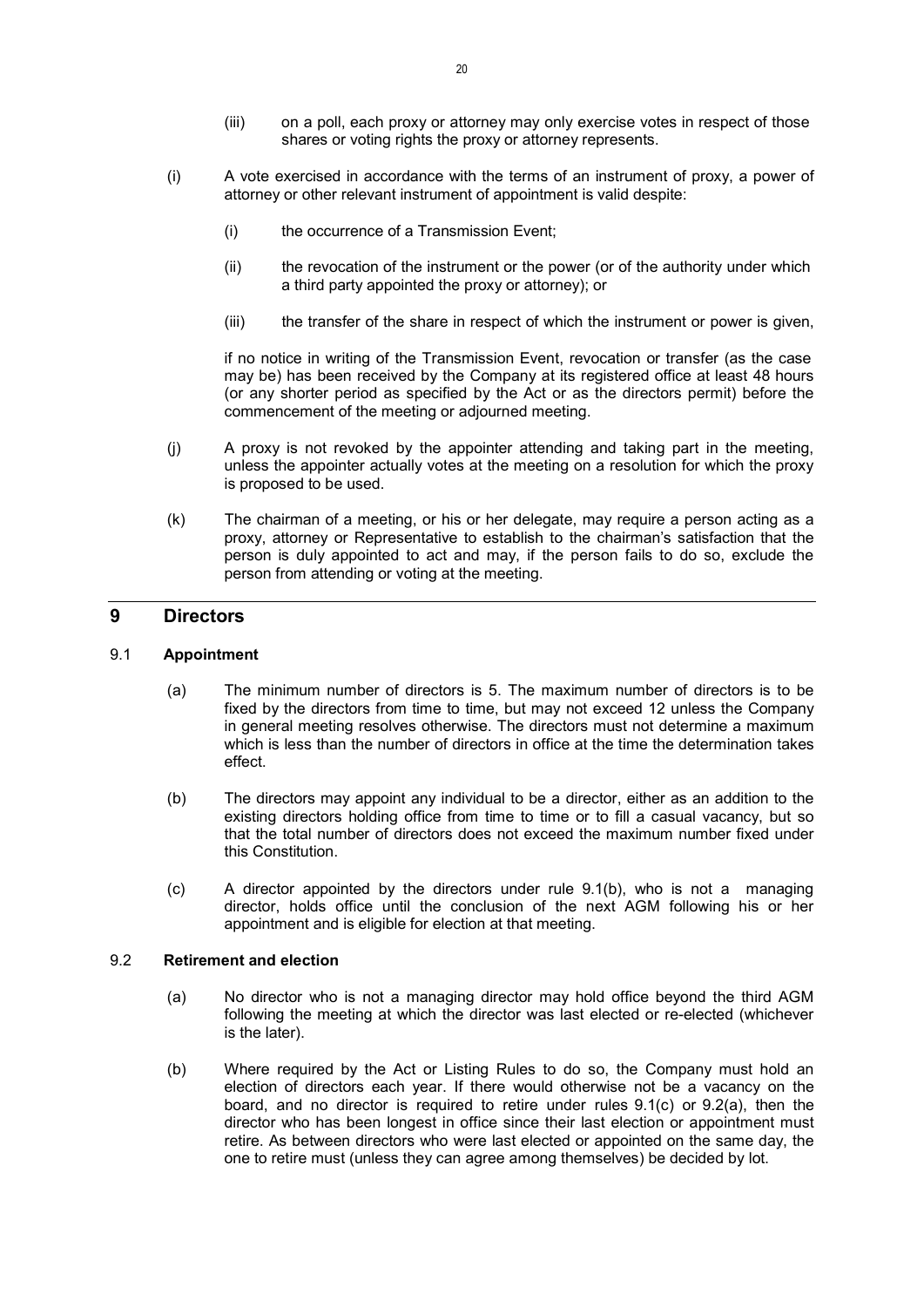- (c) The list of directors to retire under rule 9.2(a) is decided having regard to the composition of the board of directors at the date of the notice calling the AGM. A director is not required to retire and is not relieved from retiring because of a change in the number or identity of the directors after the date of the notice but before the meeting closes.
- (d) If there is more than one managing director, only one of them, nominated by the directors, is entitled not to be subject to vacation of office under rule 9.1(c) or retirement under rule 9.2(a).
- (e) A retiring director holds office until the conclusion of the meeting at which that director retires, but is eligible for re-election.

## 9.3 Eligibility for election

- (a) A person is eligible for election to the office of a director at a general meeting only if:
	- (i) the person is in office as a director immediately before that meeting;
	- (ii) the person has been nominated by the directors for election at that meeting; or
	- (iii) a notice in writing of the director's nomination is given to the Company at least 45 Business Days before the meeting, accompanied by a notice in writing signed by the nominee consenting to the nomination.
- (b) A partner, employer or employee of an auditor of the Company may not be appointed or elected as a director.

## 9.4 Director need not be a member

- (a) A director is not required to hold shares in the Company to qualify for appointment.
- (b) A director is entitled to attend and speak at general meetings and at meetings of the holders of a class of shares, even if he or she is not a member or a holder of shares in the relevant class.

## 9.5 Vacating office

In addition to the circumstances prescribed by the Act and this Constitution, the office of a director becomes vacant if the director:

- (a) becomes of unsound mind or a person whose person or estate is liable to be dealt with in any way under the law relating to mental health;
- (b) becomes bankrupt or insolvent or makes any arrangement or composition with his or her creditors generally;
- (c) fails to attend more than 3 consecutive meetings of the directors without leave of absence from the directors and the directors do not resolve otherwise;
- (d) resigns by notice in writing to the Company; or
- (e) being an executive director (including the managing director), ceases to be an employee of the Company, unless determined otherwise by the directors.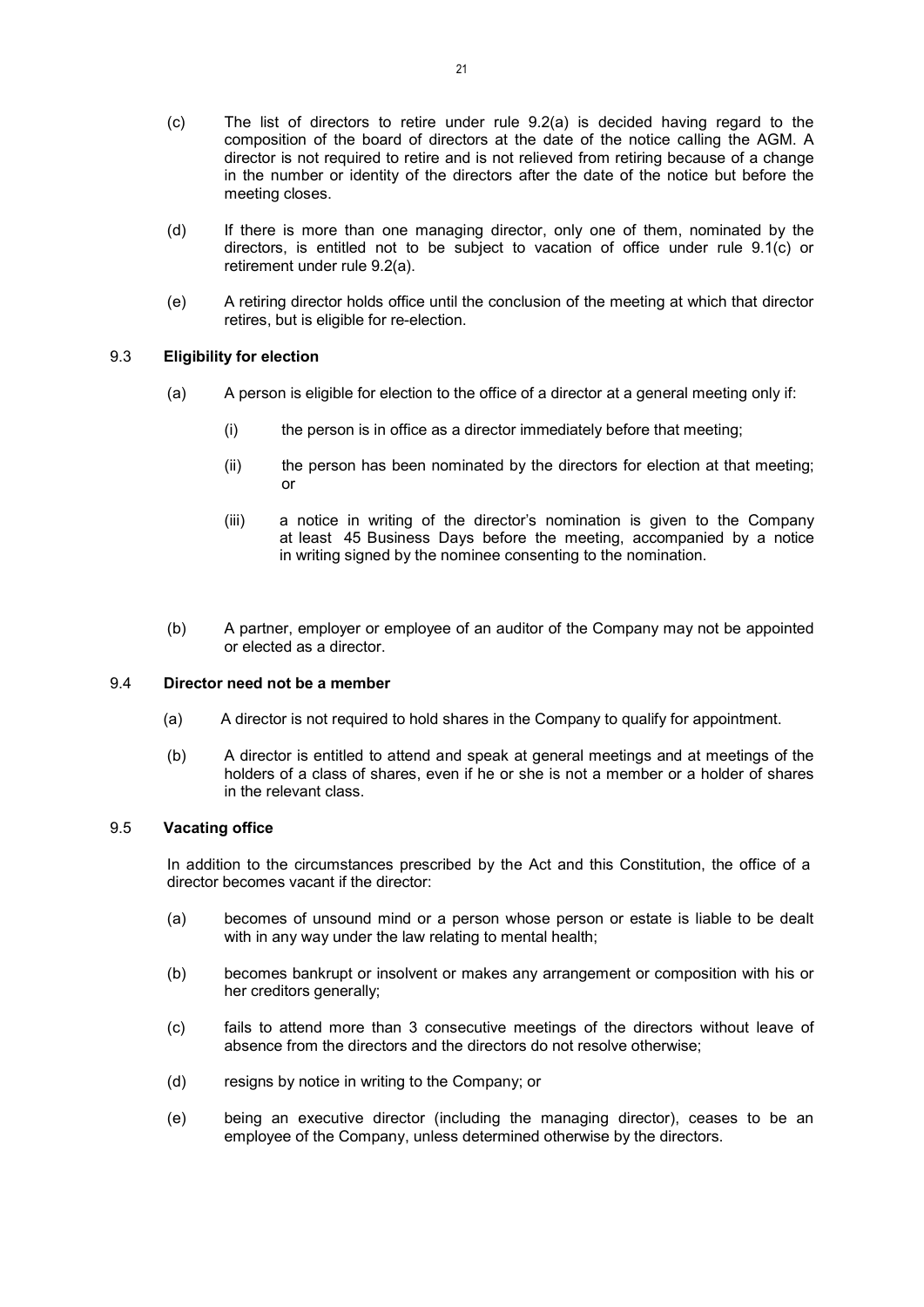#### 9.6 Remuneration

- (a) Each director is entitled to such remuneration from the Company as the directors decide, the total amount of which in any year may not exceed an amount fixed by the Company in general meeting.
- (b) For the purposes of rule 9.6(a), the amount fixed by the Company as remuneration for the directors does not include any amount paid by the Company or a related body corporate:
	- (i) under rules 9.6(d), 9.6(e), 9.6(g) or 9.6(h); or
	- (ii) in the form of any insurance premium paid or agreed to be paid for a director under rule 11.3.
- (c) Remuneration under rule 9.6(a) may be provided in cash or in any other manner that the directors decide (including by way of non cash benefit, such as a contribution to a superannuation fund or the issue or grant of shares) and includes any superannuation contributions made by the Company for the benefit of a director so that the Company is not liable to pay the superannuation guarantee charge or similar statutory charge.
- (d) The directors are entitled to be paid or reimbursed for all travelling and other expenses properly incurred by them in attending and returning from any general meetings of the Company or of the directors or of committees of the directors.
- (e) If a director, with the approval of the directors, performs extra services or makes any special exertions for the benefit of the Company, the directors may cause that director to receive out of the funds of the Company such additional remuneration as the directors decide having regard to the value to the Company of the extra services or special exertions.
- (f) Any remuneration paid under this rule 9.6 must not include a commission on, or percentage of, operating revenue.
- (g) Any person (including an officer of the Company) may be paid a benefit (including a prescribed benefit) in connection with their retirement from office.
- (h) Subject to the Act, a director may be engaged by the Company in any other capacity (other than an auditor) in addition to his or her appointment as a director, and the directors may agree the terms of such additional appointment, including as to remuneration and tenure of office.

## 9.7 Interested directors

- (a) A director who has an interest in a matter that relates to the affairs of the Company shall comply with any applicable provisions of the Act relating to disclosure of that interest or any rules relating to disclosure adopted by the directors from time to time.
- (b) No act, transaction, agreement, instrument, resolution or other thing is invalid or voidable only because a person fails to comply with rule 9.7(a).
- (c) A director is not disqualified by reason only of being a director from:
	- (i) holding any office or place of profit in the Company, or a related body corporate of the Company, except that of auditor;
	- (ii) holding any office or place of profit in any other company, body corporate, trust or entity promoted by or otherwise associated with the Company;
	- (iii) contracting or entering into an arrangement with the Company as vendor, purchaser or in another capacity;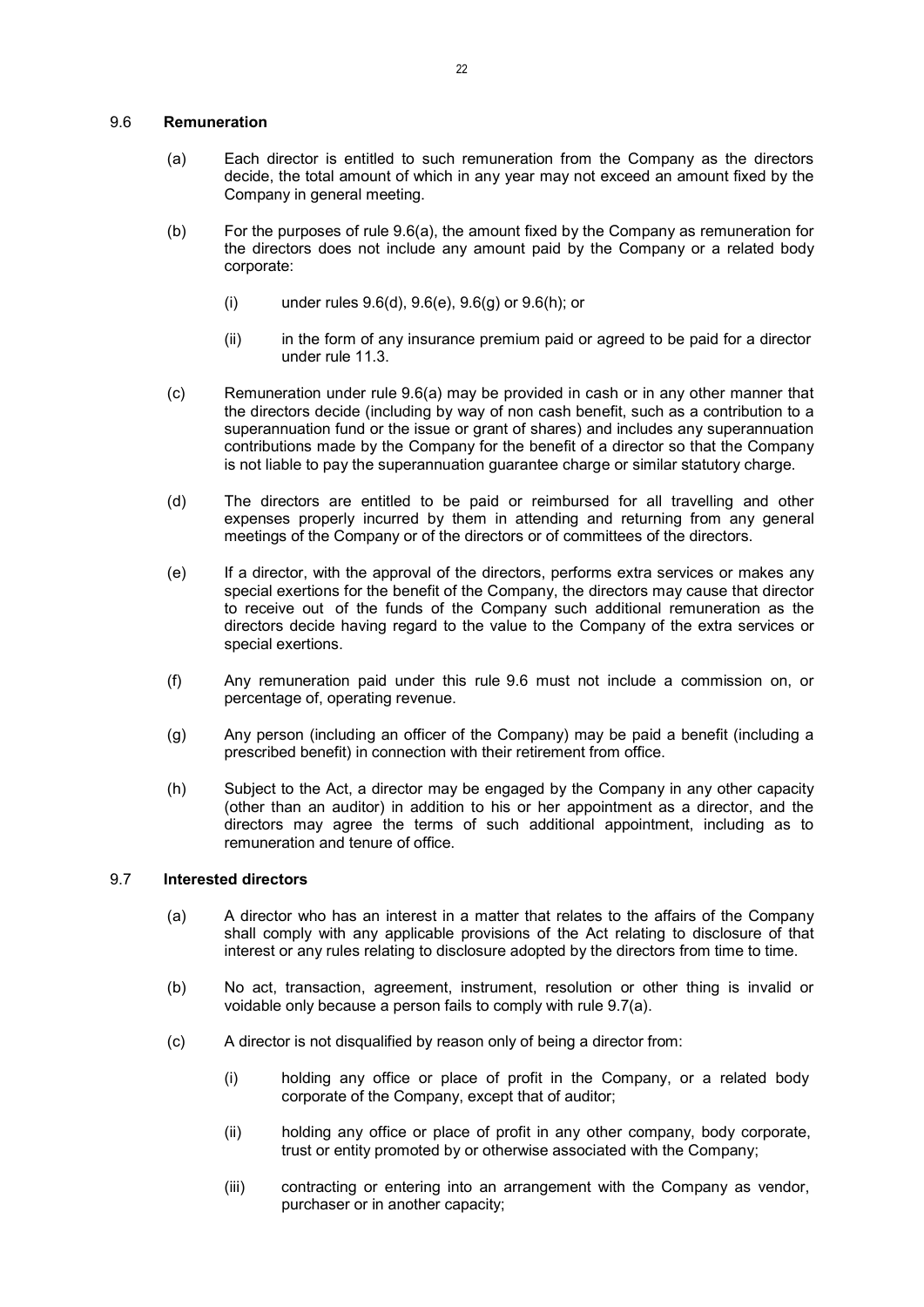- (iv) being present and being counted in a quorum for any meeting, or voting on a resolution or decision at a meeting, where the director has an interest in a matter that is being considered by the directors, unless that is prohibited by the Act; or
- (v) signing or participating in the execution of a document by or on behalf of the Company.
- (d) Notwithstanding the fiduciary obligations arising from the director's office, the director may do any of the things referred to in rule 9.7(c):
	- (i) without any liability to account to the Company for any direct or indirect benefit accruing to the director; and
	- (ii) without affecting the validity of any contract, arrangement, instrument, resolution or other thing.

## 9.8 Powers and duties

- (a) The directors are responsible for managing the business of the Company and may exercise all powers of the Company which are not, by the law or this Constitution, required to be exercised by the Company in general meeting.
- (b) Without limiting the generality of rule 9.8(a), the directors may exercise all the powers of the Company to:
	- (i) borrow or raise money;
	- (ii) charge any of the Company's property or business or any of its uncalled capital; and
	- (iii) issue debentures or give any other security for a debt, liability or obligation of the Company or of any other person.
- (c) The directors may decide how cheques, promissory notes, banker's drafts, bills of exchange or other negotiable instruments must be signed, drawn, accepted, endorsed or otherwise executed, as applicable, by or on behalf of the Company.
- (d) The directors may:
	- (i) appoint any person to be an attorney or agent of the Company for any purpose, for any period and on any terms (including as to remuneration) as the directors decide;
	- (ii) authorise an attorney or agent to delegate any of the powers, discretions and duties vested in the attorney or agent; and
	- (iii) revoke or vary any power delegated to the attorney or agent, or remove or dismiss the attorney or agent with or without cause.
- (e) A power of attorney granted under rule 9.8(d) may contain such provisions for the protection and convenience of the attorney or persons dealing with the attorney as the directors decide.

## 9.9 Committees and delegates

(a) The directors may from time to time delegate any of their powers to a committee of directors, one director, an employee or any other person on any terms the directors decide. A delegate of the directors may be authorised to sub-delegate any of the powers for the time being vested in the delegate.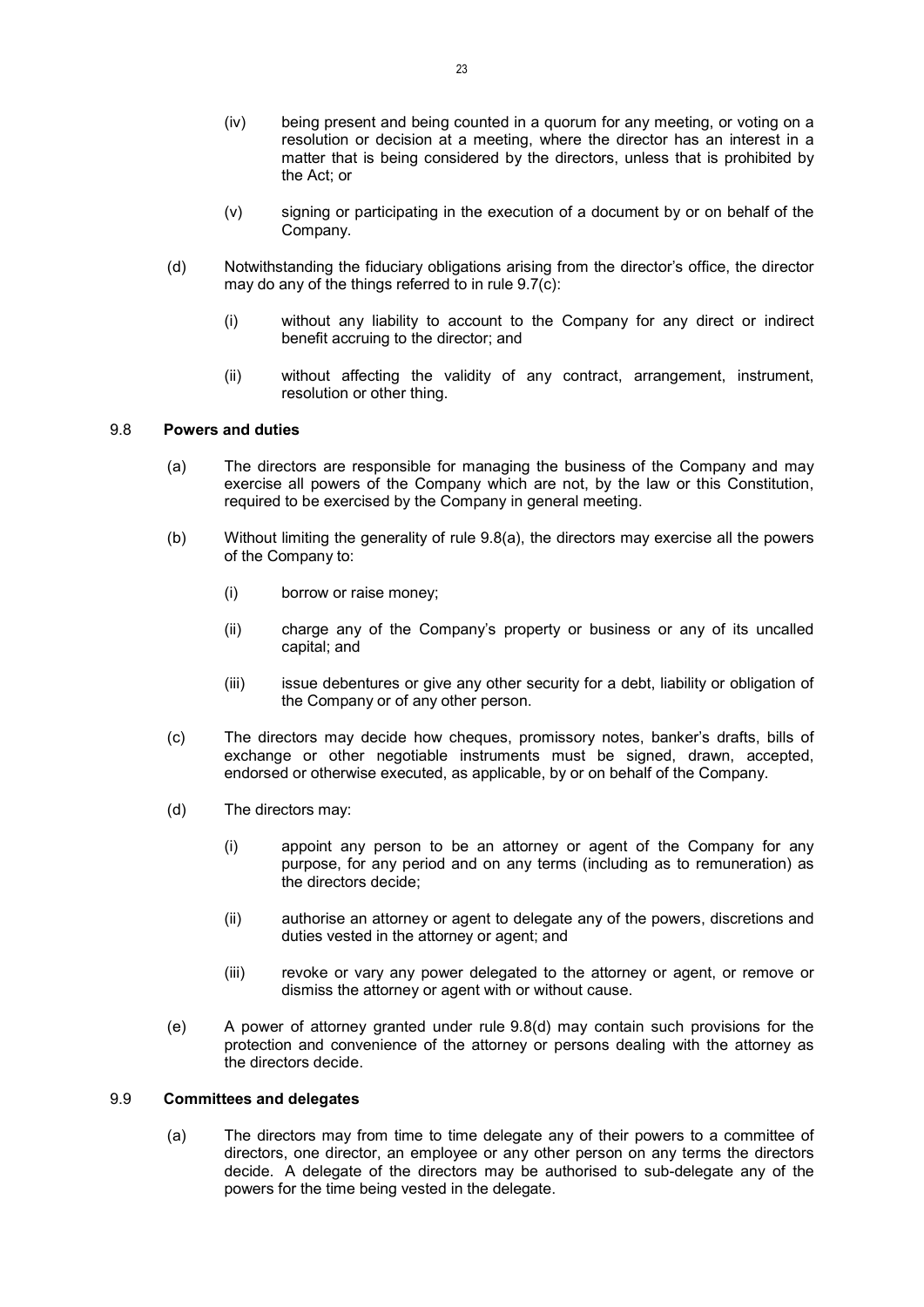- (b) A committee or delegate must exercise the powers delegated in accordance with any directions of the directors.
- (c) Any power delegated in accordance with this rule 9.9 may be revoked, withdrawn, altered or varied as the directors decide.
- (d) Subject to the terms of appointment or reference of a committee, the provisions of this Constitution applying to meetings and resolutions of directors apply, so far as they can and with the necessary changes, to meetings and resolutions of a committee.
- (e) Nothing in this rule 9.9 limits the powers of the directors to delegate.

## 9.10 Meetings of directors

- (a) The directors may meet together to attend to business and adjourn and otherwise regulate their meetings as they decide.
- (b) The contemporaneous linking together by telephone or other electronic means of a sufficient number of directors to constitute a quorum constitutes a meeting of the directors.
- (c) A meeting by telephone or other electronic means is taken to be held at the place where the chairman of the meeting is, or at such other place the chairman of the meeting decides, as long as at least one of the directors involved was at that place for the duration of the meeting.
- (d) A director taking part in a meeting by telephone or other electronic means is taken to be present in person at the meeting.

#### 9.11 Calling meetings of directors

- (a) A director may, whenever the director thinks fit, call a meeting of the directors.
- (b) A secretary must, if requested by a director, call a meeting of the directors.

## 9.12 Notice of meetings of directors

- (a) Notice of a meeting of directors must be given to each person who is at the time the notice is given:
	- (i) a director, except a director on leave of absence approved by the directors; or
	- (ii) an alternate director appointed under rule 9.17(a) by a director on leave of absence approved by the directors.
- (b) A notice of meeting of directors:
	- (i) must specify the time and place of the meeting;
	- (ii) need not state the nature of the business to be transacted at the meeting;
	- (iii) may, if necessary, be given immediately before the meeting; and
	- (iv) may be given in person or by post or by telephone, fax or other electronic means.
- (c) Accidental failure or omission to give a director or alternate director notice of a meeting of directors does not invalidate anything done or any resolution passed at the meeting.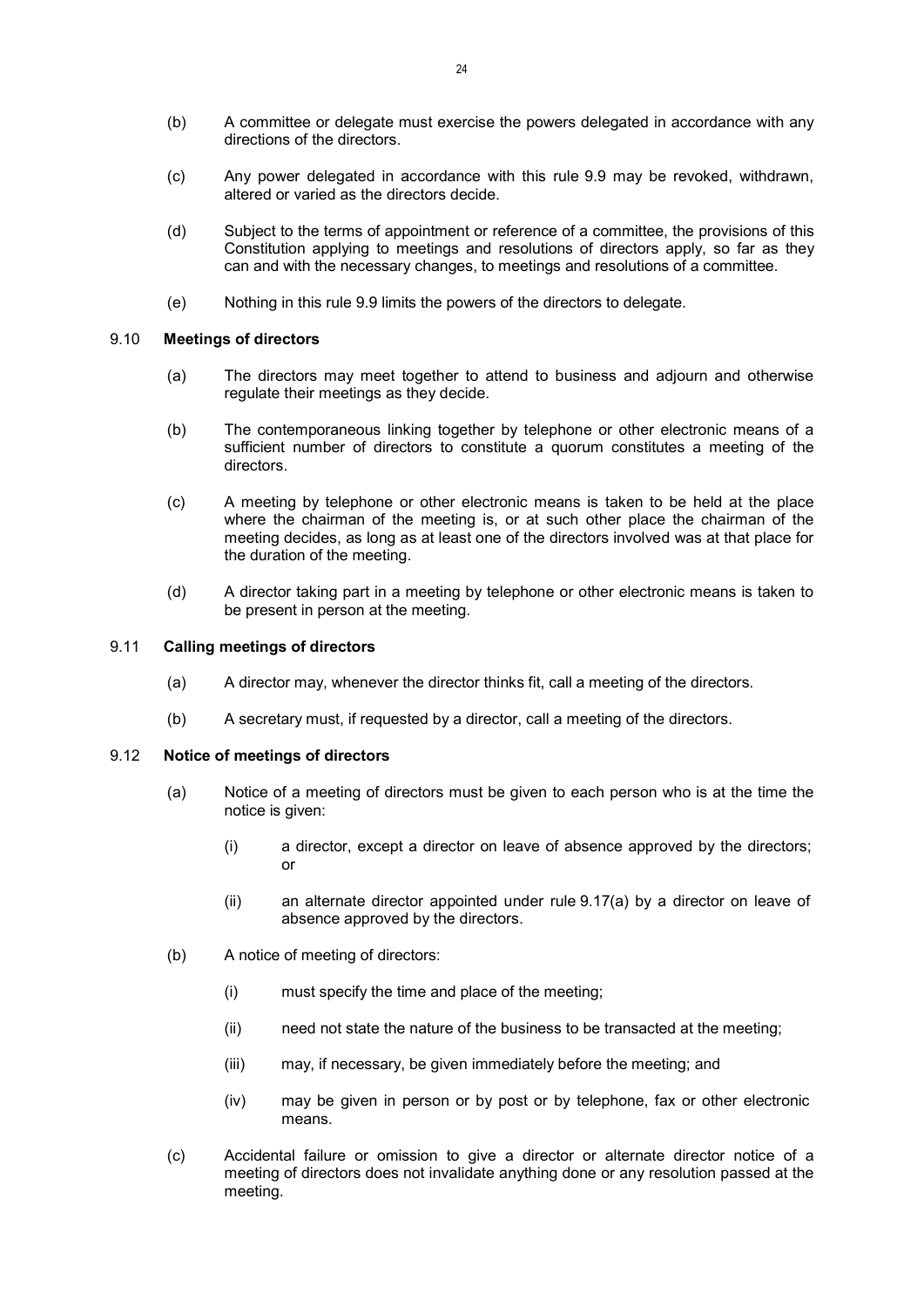#### 9.13 Quorum at meetings of directors

- (a) Unless the directors decide otherwise, 3 directors constitute a quorum.
- (b) No business may be transacted at a meeting of directors unless a quorum of directors is present at the time the business is dealt with.
- (c) If there is a vacancy in the office of a director, the remaining directors may act. But, if their number is not sufficient to constitute a quorum, they may only act in an emergency or to increase the number of directors to a number sufficient to constitute a quorum or to call a general meeting of the Company.

#### 9.14 Chairman and deputy chairman of directors

- (a) The directors may elect one of their number to the office of chairman and one or more to the office of deputy chairman of directors. The directors may decide the period for which those offices will be held.
- (b) If, at a meeting of directors:
	- (i) there is no chairman; or
	- (ii) the chairman is either not present within 10 minutes after the time appointed for the holding of the meeting or is unable or unwilling to act,

the deputy chairman (if any) is entitled to be chairman of the meeting or, if the circumstances described by rules 9.14(b)(i) or (ii) apply to the deputy chairman, the directors present must elect one of their number to chair the meeting.

## 9.15 Decisions of directors

- (a) Subject to this Constitution, questions arising at a meeting of directors are decided by a majority of votes cast by the directors present and voting, and each director has one vote.
- (b) In the case of an equality of votes, the chairman of the meeting will not have a casting vote.

## 9.16 Written resolutions

- (a) Where not less than 2 days prior notice of the resolution had been given and:
	- (i) 75% of the directors (other than any director on leave of absence approved by the directors, any director who disqualifies himself from considering the resolution in question and any director who would be prohibited by the Act from voting on the resolution in question) sign or consent to a written resolution; and
	- (ii) the directors who sign or consent to the resolution would have constituted a quorum at a meeting of directors held to consider that resolution,

then the resolution is taken to have been passed by a meeting of the directors.

- (b) A notice under rule 9.16(a) may only be waived if all directors entitled to receive the notice consent to the waiver.
- (c) A director may consent to a resolution by:
	- (i) signing the document containing the resolution (or a copy of that document);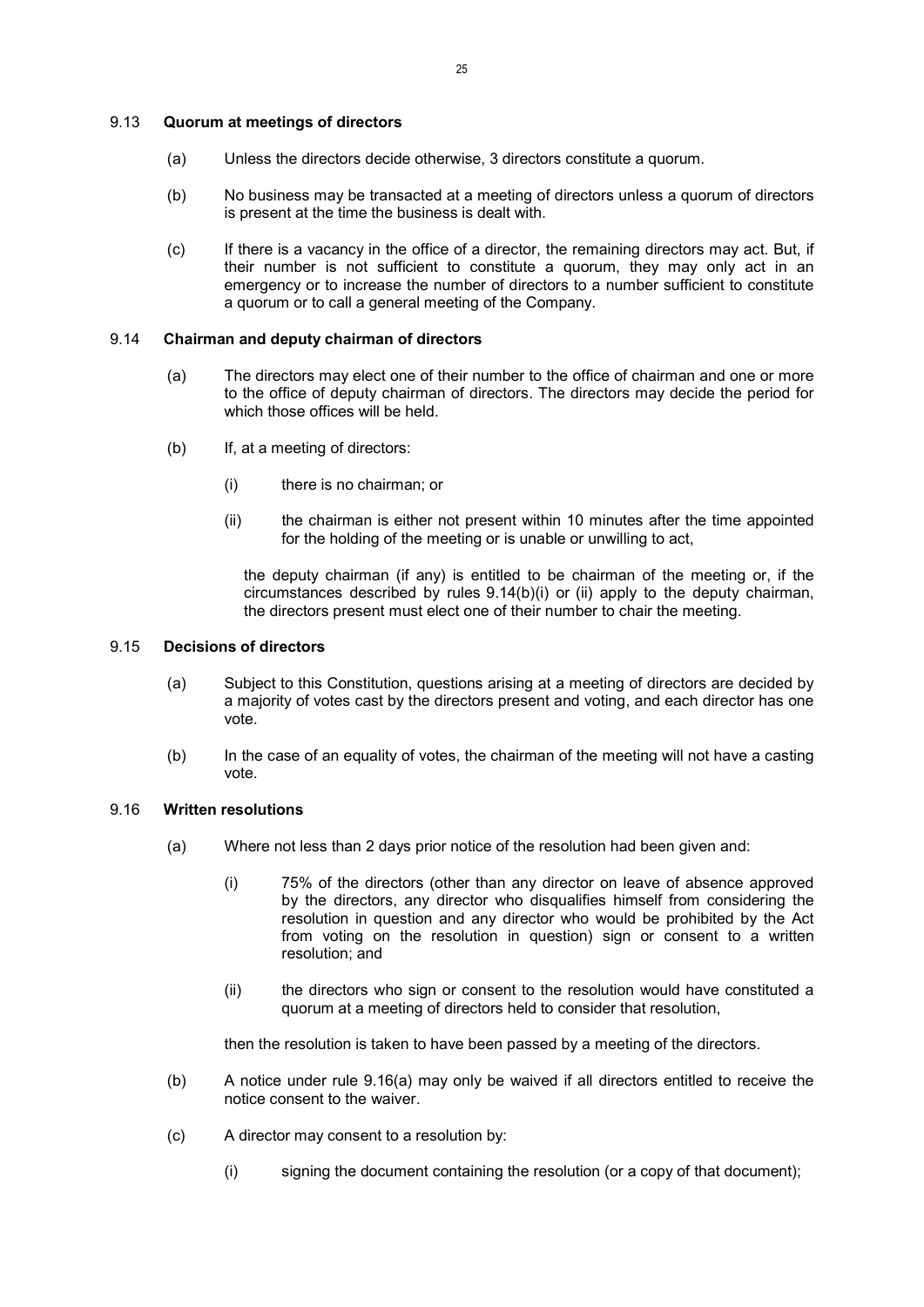- (ii) giving to the Company at its registered office a written notice (including by fax or other electronic means) addressed to the secretary or to the chairman of directors signifying assent to the resolution and either setting out its terms or otherwise clearly identifying them; or
- (iii) telephoning the secretary or the chairman of directors and signifying assent to the resolution and clearly identifying its terms.
- (d) The resolution may consist of several documents in the same form each signed or consented to by one or more directors. The resolution is passed when the last director required to constitute the majority required in rule 9.16(a) signs or consents to the resolution.

## 9.17 Alternate directors

- (a) A director may, with the approval of a majority of the other directors, appoint a person to be the director's alternate director for such a period as the director decides.
- (b) The appointment may be terminated or suspended at any time by the appointor or by a majority of the other directors.
- (c) An appointment, or the termination or suspension of an appointment of an alternate director, must be in writing and signed and takes effect only when the Company has received notice in writing of the appointment, termination or suspension.
- (d) The alternate director:
	- (i) may, but need not, be a member or a director of the Company;
	- (ii) may act as alternate director to more than one director;
	- (iii) in the absence of the appointor, may exercise any powers of the appointor, except the power under rule 9.17(a);
	- (iv) in the absence of the appointor, is entitled to attend and vote in place of and on behalf of the appointor and is to be counted in the quorum at the meeting of directors;
	- (v) is an officer of the Company and not the agent of the appointor, and is responsible to the Company for his or her own acts and defaults; and
	- (vi) except under rule 9.6(d), is not entitled to receive any remuneration or benefit from the Company.
- (e) An alternate director is entitled to a separate vote for each director the alternate director represents, in addition to any vote the alternate director may have as a director in his or her own right.
- (f) An alternate director is not to be taken into account in determining the number of directors or the rotation of directors under this Constitution.
- (g) The office of an alternate director is vacated if and when the appointor vacates office as a director.

## 9.18 Validity of acts

An act done at a meeting of directors, or of a committee or a person acting as a director is not invalidated by:

(a) a defect in the appointment of a person as a director or a member of a committee; or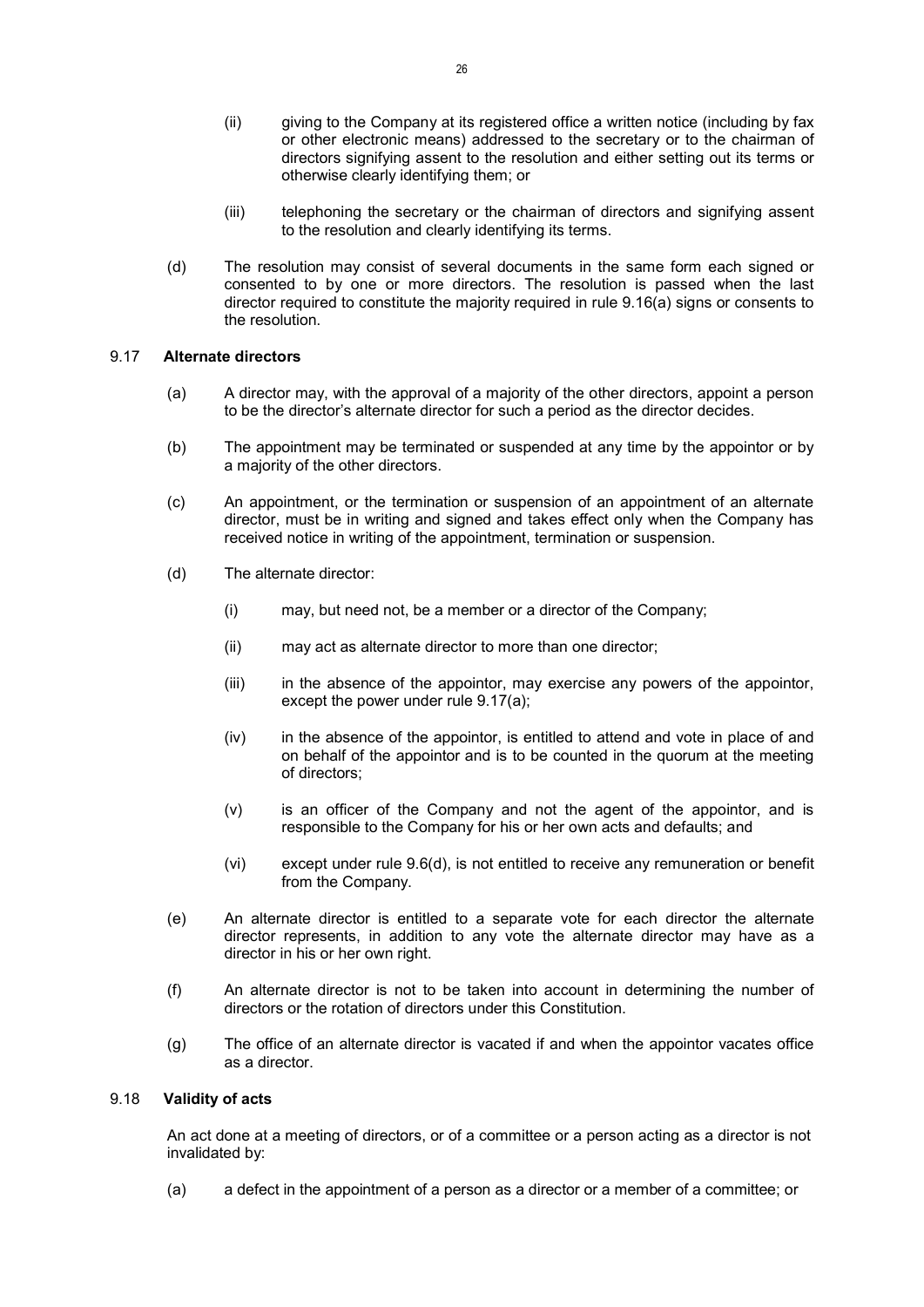(b) a person so appointed being disqualified or not being entitled to vote,

if that circumstance was not known by the directors, committee or person when the act was done.

## 10 Executive Officers

#### 10.1 Managing directors and executive directors

- (a) The directors may appoint one or more of the directors to the office of managing director or other executive director. Subject to the terms of any agreement entered into, the directors may at any time revoke the appointment, with or without cause.
- (b) Unless the directors decide otherwise, a managing director's or other executive director's appointment as an employee automatically terminates if the managing director or other executive director ceases to be a director.

## 10.2 Secretary

The directors must appoint at least one secretary and may appoint additional secretaries.

#### 10.3 Executive Officers

- (a) A reference in this rule 10.3 to an Executive Officer is a reference to a managing director, executive director or secretary appointed under this rule 10.
- (b) An Executive Officer may be appointed on terms as to remuneration, tenure of office and otherwise as the directors decide.
- (c) The directors may:
	- (i) delegate or give to an Executive Officer any powers, discretion and duties they decide;
	- (ii) withdraw, suspend or vary any of the powers, discretions and duties given to an Executive Officer; and
	- (iii) authorise the Executive Officer to delegate any of the powers, discretions and duties given to the Executive Officer.
- (d) An act done by a person acting as an Executive Officer is not invalidated by a defect in the person's appointment, or the person being disqualified or having vacated office, if the person was not aware of such defect, disqualification or vacation when the act was done.

## 11 Indemnity, insurance and access

#### 11.1 Persons to whom rules 11.2 and 11.3 apply

For the purposes of rules 11.2 and 11.3, an Officer includes:

- (a) each person who is or has been a director, alternate director or Executive Officer (within the meaning of rule 10.3(a)) of the Company or a subsidiary of the Company; and
- (b) such other persons as the directors in each case decide, including officers or former officers of the Company or its related bodies corporate.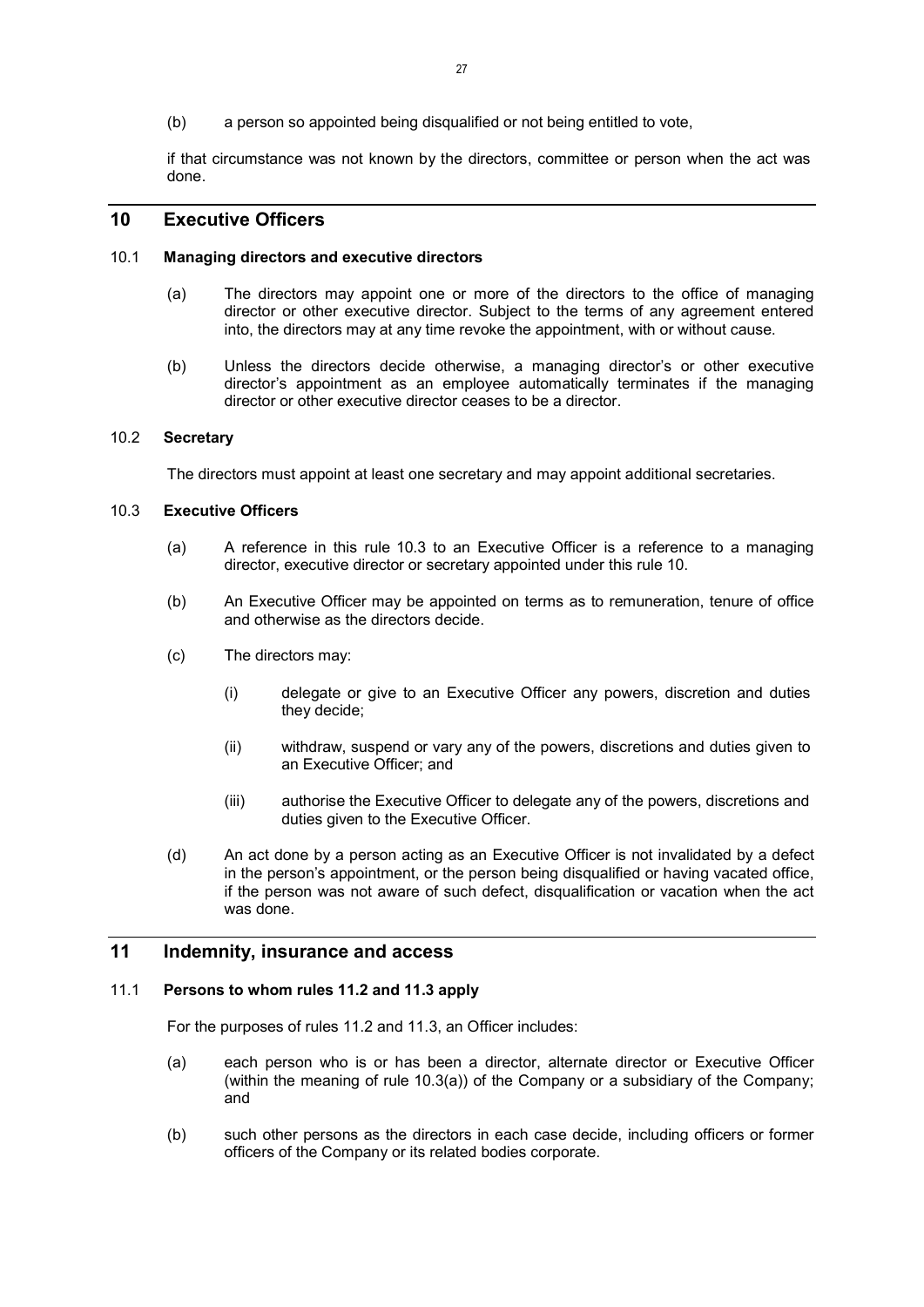## 11.2 Indemnity

- (a) The Company may, to the extent permitted by law:
	- (i) indemnify each Officer on a full indemnity basis and to the full extent permitted by law against all Liabilities incurred by the person as an Officer; and
	- (ii) execute a documentary indemnity in any form in favour of an Officer on such terms as the directors think fit and which are not inconsistent with this rule 11.
- (b) The indemnity in rule 11.2(a):
	- (i) is enforceable without the Officer having to first incur any expense or make any payment;
	- (ii) is a continuing obligation and is enforceable by a person to whom rule 11.2(a) applies even though that person has ceased to be an Officer; and
	- (iii) applies to Liabilities incurred both before and after the adoption of this Constitution.

## 11.3 Insurance

- (a) The Company may, to the extent permitted by law:
	- (i) purchase and maintain insurance or pay or agree to pay a premium for insurance for each Officer against any Liability incurred by the Officer where the directors consider it appropriate to do so; and
	- (ii) bind itself in any contract or deed with any Officer to make payments on such terms as the directors think fit which are not inconsistent with this rule 11.

#### 11.4 Access

Without limiting the rights of a director or former director to access the books of the Company, the Company may:

- (a) give a former director access to papers, including documents provided to or available to the directors and other papers referred to in those documents;
- (b) bind itself in any contract or deed with a director or former director agreeing to give the access to such papers; and
- (c) procure that its subsidiaries provide access to papers similar to that set out in rule 11.4(a).

## 12 Winding up

#### 12.1 Distributing surplus

Subject to this Constitution and any rights or restrictions attached to any shares:

(a) any surplus assets remaining after satisfaction of the debts and liabilities of the Company and the charges and expenses of winding up will be available for distribution among the members, in proportion to the number of shares held by the members, irrespective of the amounts paid or credited as paid on the shares; and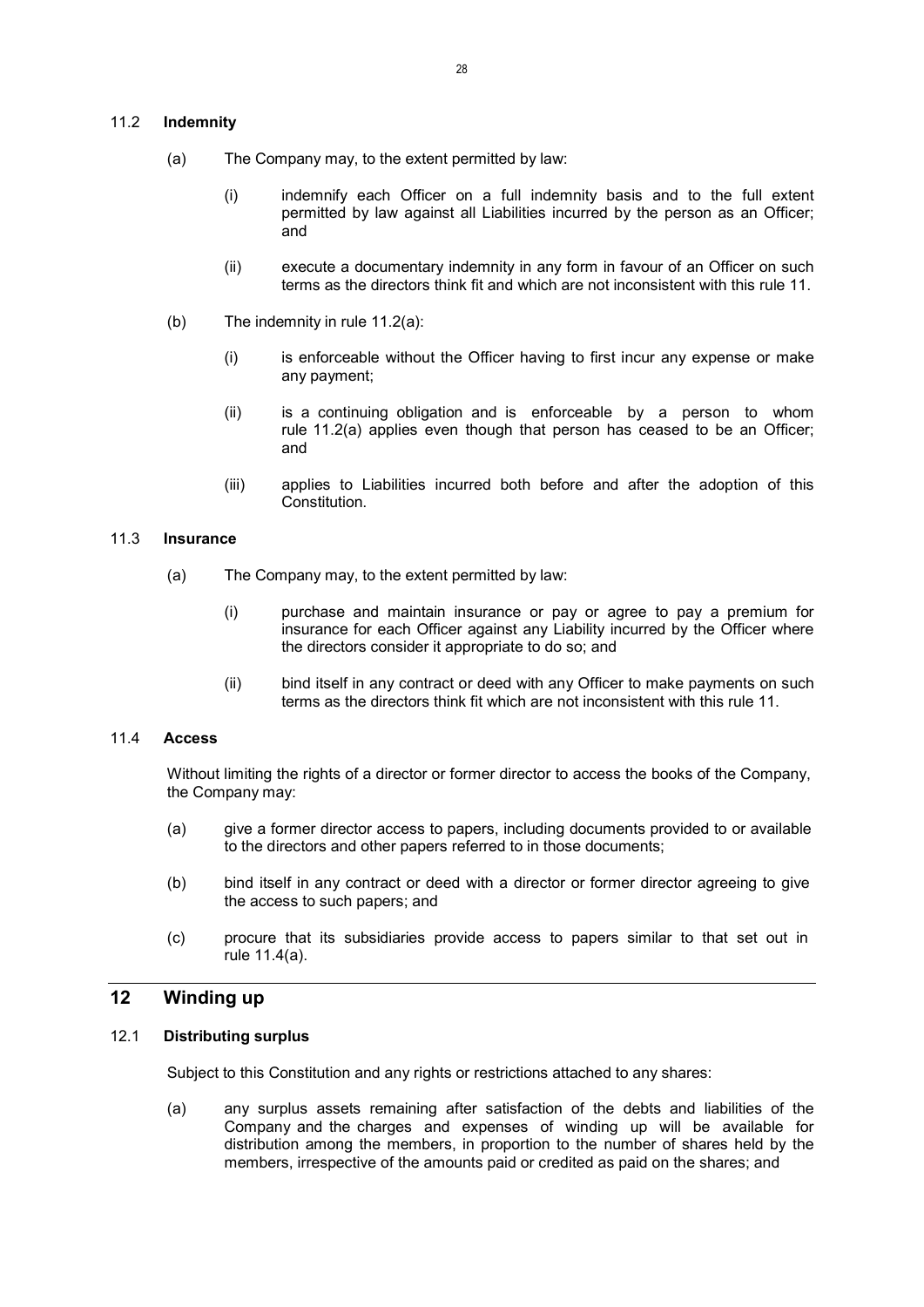- (b) for the purposes of this rule 12.1 at the time of the winding up, any amount unpaid on a share is to be treated as property of the Company. When such an amount is unpaid the Company may:
	- (i) reduce the amount of the payment to be made to that member under rule 12.1(a) by the amount owing; or
	- (ii) if the amount owed by a particular member is greater than the distribution to which that member is entitled under rule 12.1(a), retain the full amount of that distribution in partial repayment of the amount owing.

## 12.2 Dividing property

- (a) If the Company is wound up, the liquidator may, with the sanction of a special resolution:
	- (i) divide among all or any of the members as the liquidator thinks fit any part of the assets of the Company; and
	- (ii) vest any part of the assets of the Company in trustees of any trusts for the benefit of all or any of the members at the liquidator thinks fit.
- (b) Any division under rule 12.2(a) need not accord with the legal rights of the members and, in particular, any class may be given preferential or special rights or may be excluded altogether or in part, but if any division is otherwise than in accordance with the legal rights of the members, a member is entitled to dissent and to exercise the same rights as if the determination were a special resolution passed under section 507 of the Act.
- (c) If any shares to be divided include securities with a liability to call, any person entitled under the division to any of the shares may, by notice in writing within 10 Business Days after passing of the special resolution, direct the liquidator to sell the person's proportion and pay to the person the net proceeds. The liquidator must, if practicable, act accordingly.
- (d) Rule 5.5 applies, so far as it can and with any necessary changes, to a division by a liquidator under rule 12.2(a) as if references in rule 5.5 to:
	- (i) the directors, were references to the liquidator; and
	- (ii) a distribution or capitalisation, were references to the division under rule 12.2(a).

## 13 Seals

- (a) If the Company has a common seal:
	- (i) it may be used only by the authority of the directors; and
	- (ii) every document to which it is affixed must be signed by 2 directors, a director and a secretary or a director and another person appointed by the directors to countersign that document or a class of documents in which that document is included.
- (b) The directors must provide for the safe custody of any seal of the Company.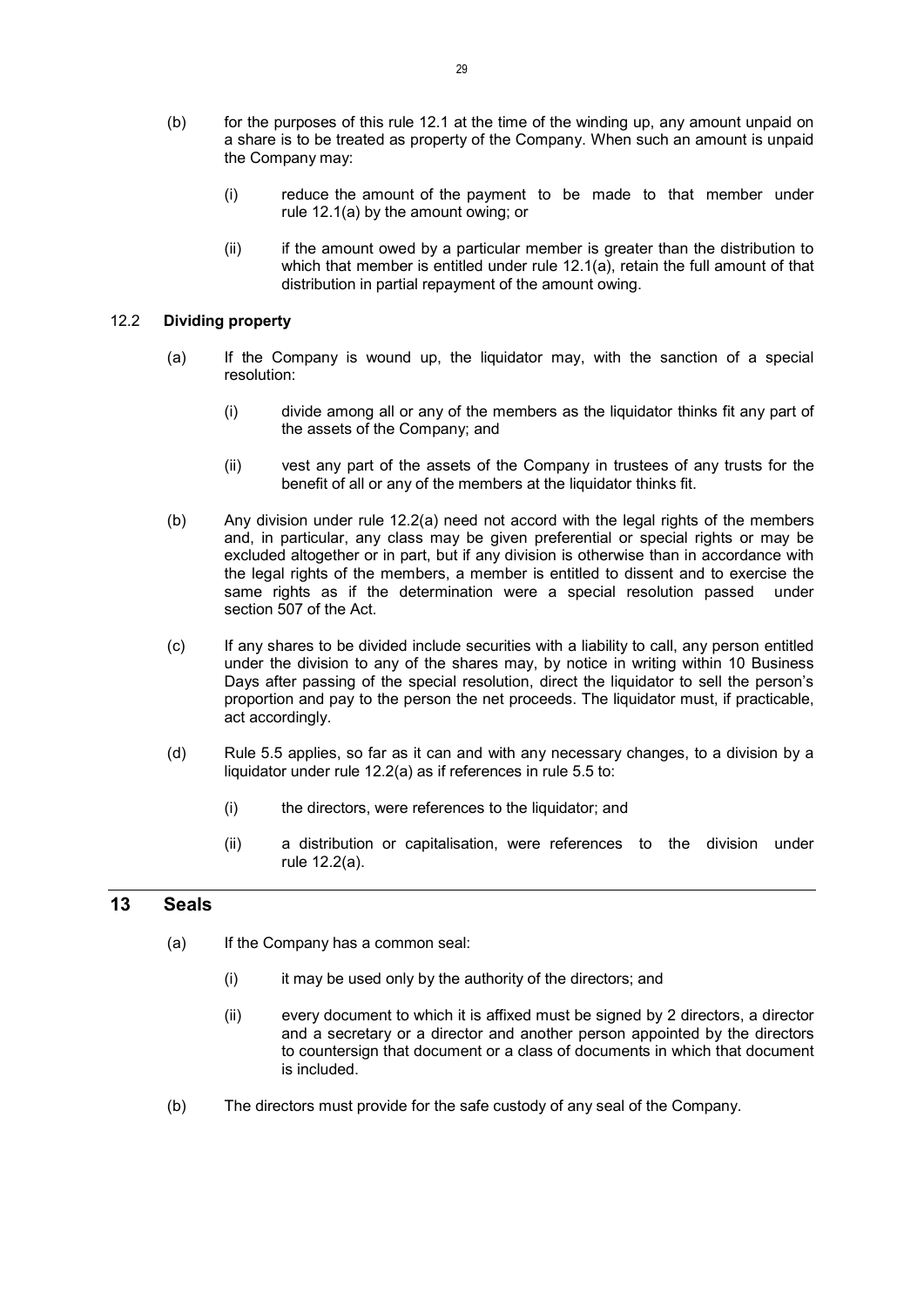## 14 Notices

## 14.1 Notices by the Company to members

- (a) Subject to the Act and the Listing Rules, the Company may give a notice to a member by:
	- (i) delivering it personally to the member;
	- (ii) sending it by post to the address for the member in the register or alternative address nominated by the member; or
	- (iii) sending it by fax or other electronic means to the fax number or electronic address nominated by the member.
- (b) The Company may give notice to the joint holders of a share by giving it to the joint holder first named in the register in respect of the share.
- (c) By written notice to the secretary left at or sent to the registered office, a member may request that all notices to be given by the Company or the directors be served on the member's attorney at an address specified in the notice and the Company may do so in its discretion.
- (d) Where a member does not have a registered address or where the Company believes a member is not known at the member's registered address, all notices are taken to be given to the member if they are exhibited at the Company's registered office for a period of 48 hours, unless and until the member informs the Company of the member's address.
- (e) A person who, because of a transfer of shares, becomes entitled to any shares registered in the name of a member, is taken to have received every notice which, prior to that person's name and address being entered in the register for those shares, was properly given to that member.

## 14.2 Notice to the Company

- (a) A notice shall be given to the Company by:
	- (i) delivering it personally to the Company;
	- (ii) sending it by post to the registered address; or
	- (iii) sending it by fax or other electronic means to the fax number or electronic address nominated by the Company, and

in any such case, the notice will be deemed to have been received when it is actually received by the Company.

## 14.3 Time of service

- (a) A notice properly addressed and posted is taken to have been served on the day after the date of its posting, regardless of whether the address for service is in or outside of Australia.
- (b) A notice sent by fax or electronic transmission is taken to be served when the transmission is sent.
- (c) A certificate signed by a secretary or other officer of the Company stating that a notice was duly sent to a member by post or by fax or electronic transmission on a particular date under this Constitution is conclusive evidence of that fact.